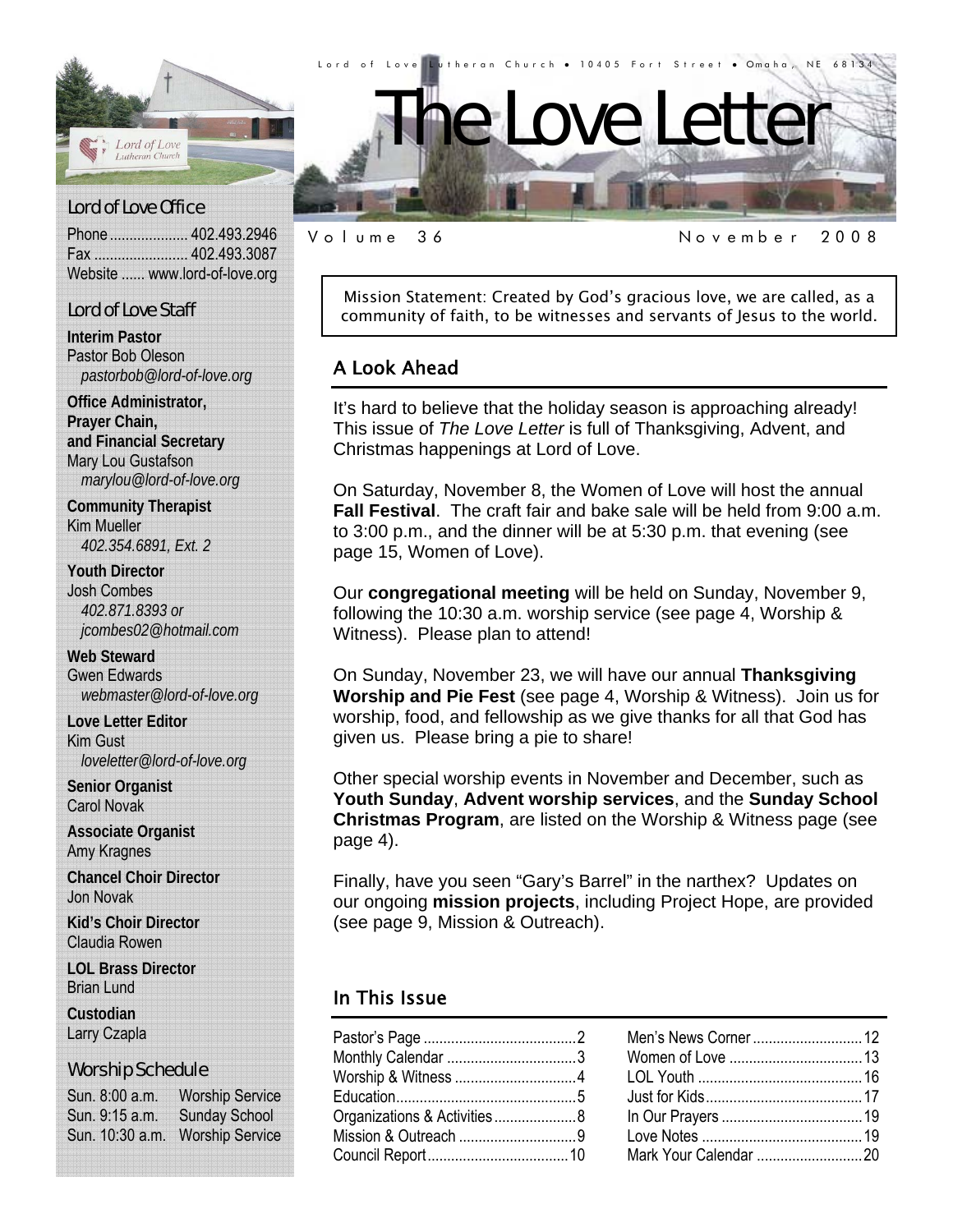#### Love, Listen, Learn, and Lead by Pastor Bob

Dear Friends in Christ,

I have been reading a book by Kennon L. Callahan entitled *Small, Strong Congregations*. As some of you might know, Kennon L. Callahan is one of today's most noted church consultants. In his book, Kennon L. Callahan affirms the growing trend toward deliberately small, strong congregations and offers practical advice for church leaders and members who wish to strengthen their congregation.

The reason I mention this book is because one of the qualities of a small, strong congregation is its capacity to love, listen, learn, and then lead.

I would think that most of you would agree that regardless of the size of one's congregation small, midsize, or large—the foundation of any healthy congregation is always about loving, listening, learning, and then leading.

One of the first things I look for when I enter into a congregation is whether the members have a genuine loving and caring relationship with each other. You know how it works—the more loving, the less bickering and the less loving, the more bickering. Sometimes pastors and leaders and congregational members get so busy that they neglect to genuinely love and care for each other.



Second, we need to listen. People who love one another listen to one another. As you listen, you show your love for, respect for, and interest in the person. We are the family of Christ, and healthy families listen to one another. In my mind, there is no excuse for not listening. For when we listen to what is said, listen between the lines; and listen to what is not said, we learn a whole lot.



And that brings me to point number three. We learn when we listen. We cannot learn when we are talking, scolding, rebuking, admonishing, or threatening. If we do not learn ourselves, we in turn create a congregation that does not learn.

Finally, through loving, listening, and learning we can lead. So let us lead this church by example and not by bossing, manufacturing rules and regulations, polices or stipulations.

Let us love, listen, learn and by so doing lead Lord of Lord into the future.

Peace,

Pastor Bob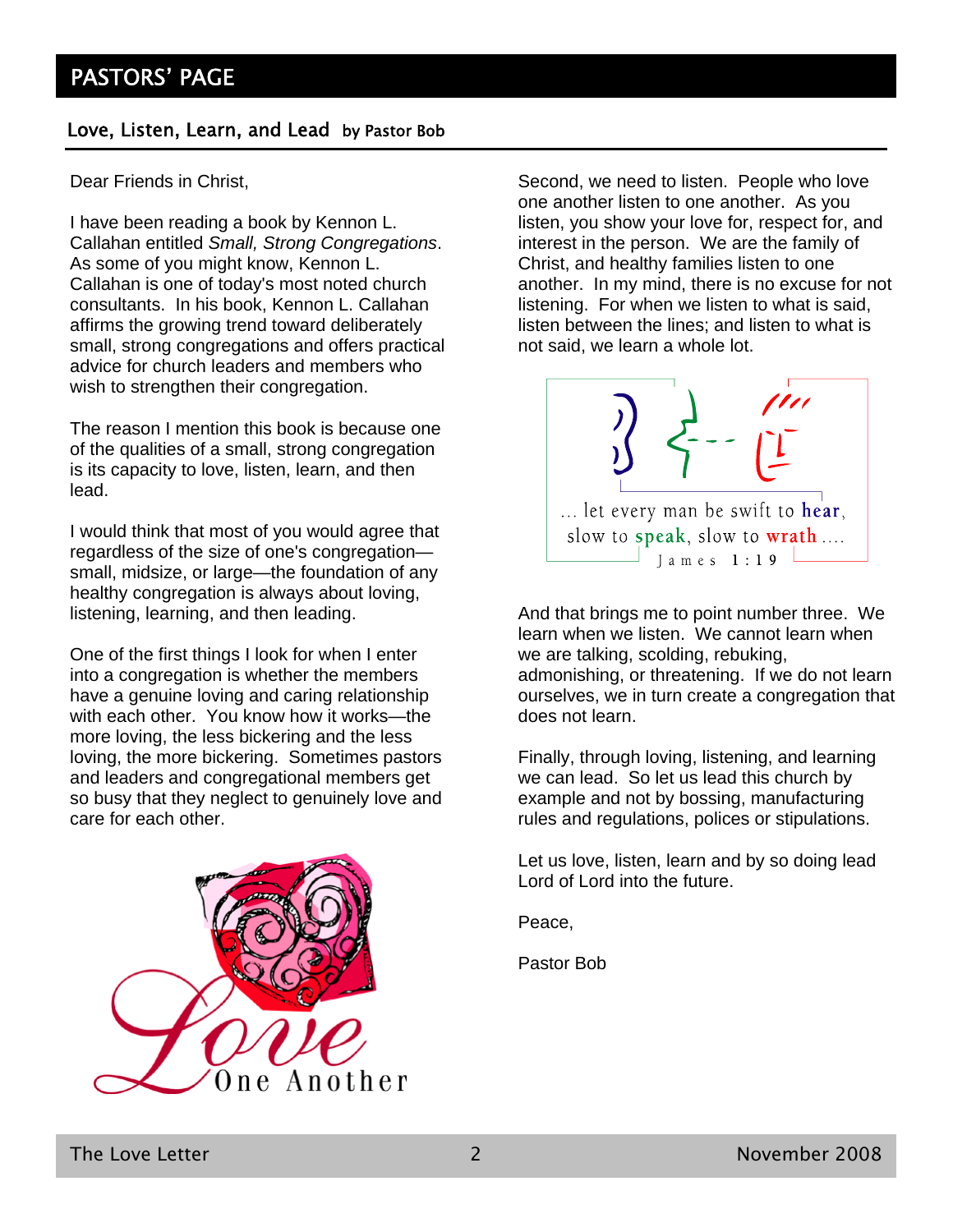# MONTHLY CALENDAR

| November 2008                                                                                                                                                                                                       |                                                                       |                                                                                                          |                                                                                                                                         |                                                                                                        |                                                                                |                                                                                                                                               |
|---------------------------------------------------------------------------------------------------------------------------------------------------------------------------------------------------------------------|-----------------------------------------------------------------------|----------------------------------------------------------------------------------------------------------|-----------------------------------------------------------------------------------------------------------------------------------------|--------------------------------------------------------------------------------------------------------|--------------------------------------------------------------------------------|-----------------------------------------------------------------------------------------------------------------------------------------------|
| <b>Sunday</b>                                                                                                                                                                                                       | <b>Monday</b>                                                         | <b>Tuesday</b>                                                                                           | Wednesday                                                                                                                               | <b>Thursday</b>                                                                                        | <b>Friday</b>                                                                  | <b>Saturday</b>                                                                                                                               |
|                                                                                                                                                                                                                     |                                                                       |                                                                                                          |                                                                                                                                         |                                                                                                        |                                                                                | 1<br>Pr. Bob vacation<br>11-1 through<br>$11 - 15$<br>7:00am Men's<br>Breakfast &<br><b>Bible Study</b><br>8:15am Prayer<br>Ministry          |
| 2<br>8:00am Worship &<br>Communion<br>9:15am Sunday<br>School<br>10:30am Worship &<br>Communion                                                                                                                     | 6:00pm LWT Study<br>@ Old Country<br>Buffet<br>8:00pm AA & AI<br>Anon | <b>Election Day!</b><br>9:00am Quilters<br>6:45pm First Place<br>7:00pm Vision &<br>Coordination<br>Mtg. | 5<br>4:45pm<br>Confirmation<br>5:30pm Supper<br>6:00pm LWT Study<br>6:00pm Luther Kids<br>6:00pm Brass<br>7:15pm Chancel<br>Choir       | 6<br>9:30am Text Study 7:30pm AA<br>@ Guthrie's<br>7:00pm Boy Scouts                                   | 7                                                                              | 8<br>Fall Festival and<br>Dinner<br>7:00am Men's<br>Breakfast &<br><b>Bible Study</b><br>8:15am Prayer<br>Ministry                            |
| g<br>8:00am Worship &<br>Communion<br>9:15am Sunday<br>School<br>10:30am Worship &<br>Communion                                                                                                                     | 10<br>8:00pm AA & AI<br>Anon                                          | 11<br>6:45pm First Place                                                                                 | 12<br>4:45pm<br>Confirmation<br>5:30pm Supper<br>6:00pm Brass<br>6:00pm Luther Kids<br>6:00pm WELCA<br>Board<br>7:15pm Chancel<br>Choir | 13<br>9:30am Text Study<br>@ Guthrie's<br>7:00pm Boy Scouts 7:30pm AA                                  | 14<br>8:00am Lord's<br>Laughing Ladies                                         | 15<br>7:00am Men's<br>Breakfast &<br><b>Bible Study</b><br>8:15am Prayer<br>Ministry<br>2:00pm Church<br>reserved for<br>Karen Mullen         |
| 16<br>8:00am Worship &<br>Communion<br>9:15am Sunday<br>School<br>10:30am Worship &<br>Communion                                                                                                                    | 17<br>8:00pm AA & AI<br>Anon                                          | 18<br>9:00am Quilters<br>6:45pm First Place<br>7:00pm Church<br>Council                                  | 19<br>4:45pm<br>Confirmation<br>5:30pm Supper<br>6:00pm Brass<br>6:00pm Luther Kids<br>7:15pm Chancel<br>Choir                          | 20<br>9:30am Text Study<br>@ Guthrie's<br>11:45am Lord of<br>Love Ladies<br>Lunch<br>7:00pm Boy Scouts | 21<br>7:30pm AA                                                                | 22<br>7:00am Men's<br>Breakfast &<br><b>Bible Study</b><br>8:15am Prayer<br>Ministry<br>8:30am Crafting<br>Day                                |
| 23<br>Thankoffering<br>Sunday<br>8:00am Worship &<br>Communion<br>9:15am Sunday<br>School<br>10:30am Worship &<br>Communion<br>12:00pm Paula<br>Lawhead<br>Luncheon<br>Fundraiser<br>7:00pm Worship<br>and Pie Fest | 24<br>8:00pm AA & AI<br>Anon                                          | 25<br>6:45pm First Place                                                                                 | 26<br>4:45pm<br>Confirmation<br>5:30pm Supper<br>6:00pm Brass<br>6:00pm Luther Kids<br>7:15pm Chancel<br>Choir                          | 27<br>Happy<br>Thanksgiving!                                                                           | 28<br>Church Office<br>Closed<br>8:00am Lord's<br>Laughing Ladies<br>7:30pm AA | 29<br>7:00am Men's<br>Breakfast &<br><b>Bible Study</b><br>8:15am Prayer<br>Ministry<br>3:00pm Fellowship<br>Hall reserved for<br>Vandeventer |
| 30<br>8:00am Worship &<br>Communion<br>9:15am Sunday<br>School<br>10:30am Worship &<br>Communion<br>1:00pm AA District<br>18 Meeting                                                                                |                                                                       |                                                                                                          |                                                                                                                                         |                                                                                                        |                                                                                |                                                                                                                                               |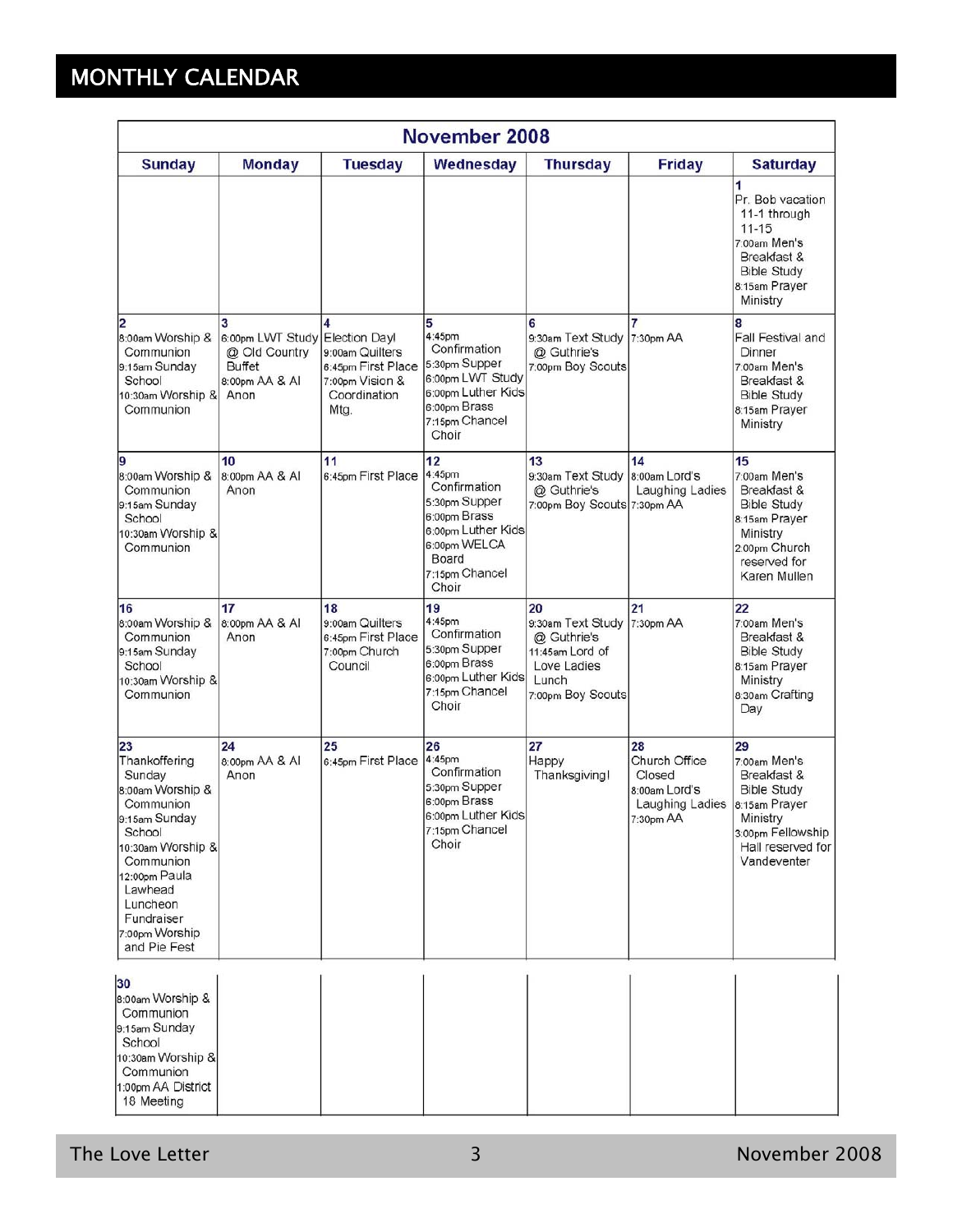#### Congregational Meeting

Lord of Love's Congregational Meeting will be held on Sunday, November 9, 2008, at 11:30 a.m. The Business Meeting will be in the church sanctuary. The main items on the agenda are the election of church council members for 2009, the approval of the budget for 2009, a presentation of renovation possibilities, and a discussion of the transition process. Please plan to attend!

#### Upcoming Worship Events

Mark your calendars for the following worship events in November and December:

- **Youth Sunday** The LOL Youth Group has been planning the worship for both services on Sunday, **November 16**. The group is planning many activities this year, and your support of their effort will be appreciated!
- **Thanksgiving Worship and Pie Fest** An evening worship service on Sunday, **November 23** will be our Thanksgiving gathering and fellowship. Worship will be at 7:00 p.m., followed by a gourmet's delight of various pies. Bring your favorite pie to share! If you aren't a pie-maker, come anyway, as we also need pie-eaters!
- **Advent Worship** Wednesday night worship services during Advent will take place on **December 3, 10, and 17**, always at 7:00 p.m. This time of preparation is important to share with your family, so come and join us!
- **Christmas Decorating and Caroling** As always, we rely on volunteers to help with "decking the halls" in our sanctuary following the 10:30 a.m. worship service on Sunday, **December 7**. Then continue sharing the holiday spirit by caroling!
- **Sunday School Program** The Sunday School children will have their Christmas program on Sunday, **December 14** at the 10:30 a.m. worship service.
- **Christmas Worship** Special worship services will be held Wednesday night, **Christmas Eve**, at 4:30 and 11:00 p.m. The 4:30 p.m. service will be especially family-friendly, and the 11:00 p.m. service will be a candlelight service. On Thursday, **Christmas Day**, we will worship together at 10:30 a.m.





#### Bell Ringers

Being a bell ringer for worship service is an important job and one that the kids of our congregation take seriously. It's a wonderful way to mark the beginning and end of corporate worship, the holy time we set aside each week.

We've found that sign-up sheets don't work well for this position. If anyone wants to be the bell ringer, we ask that they come up to the organist before the service and ask. The organist looks for bell ringers during the announcements if no one has volunteered before that time.

We'd like bell ringers to be first graders or older, and they need to be trained. There will be a training session soon during Sunday school hour, but you can be trained any time by asking the organist.

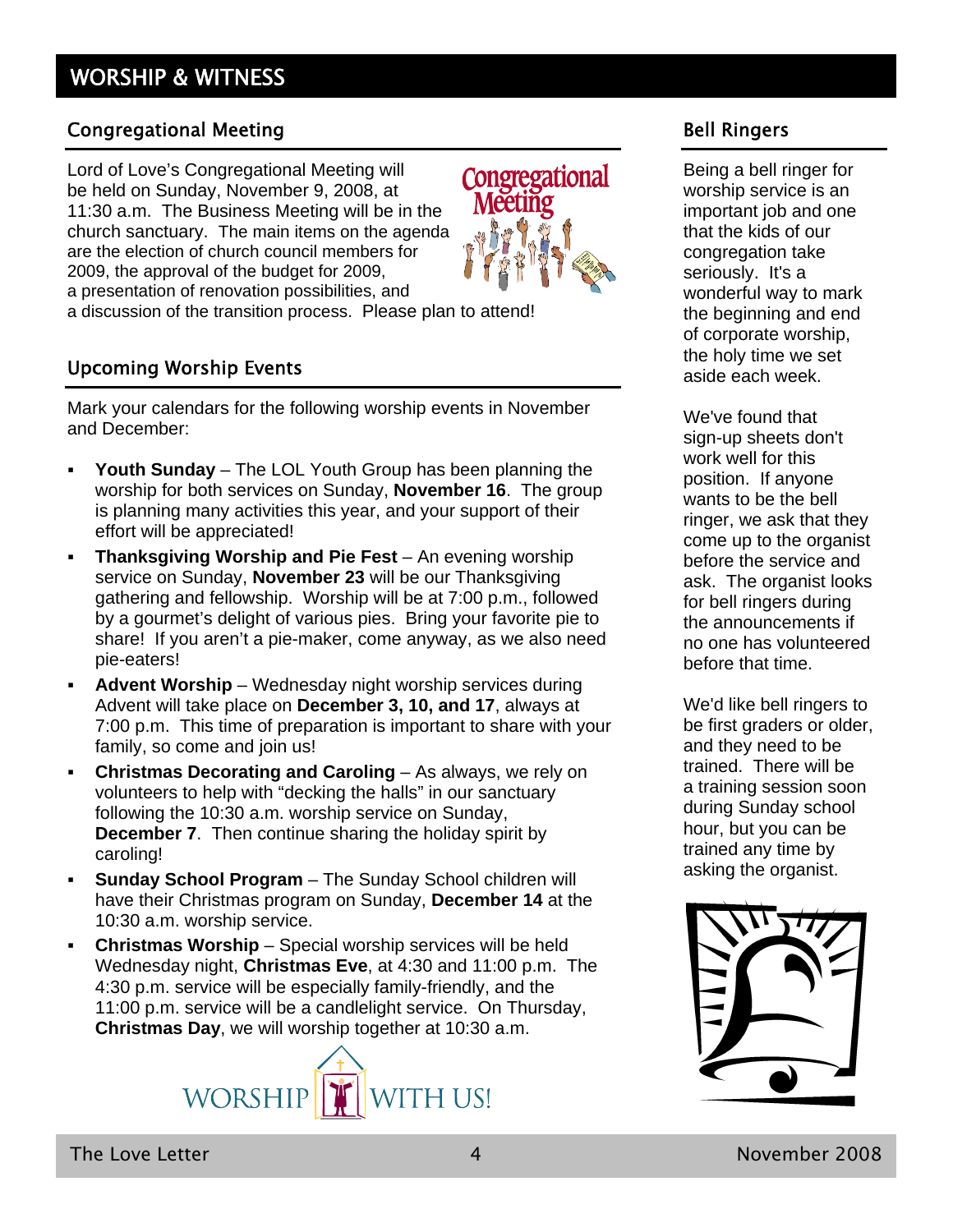# WORSHIP & WITNESS

#### Lord of Love's Worship Servants

|                          | November 2                                                | November 9                                             | November 16                   | November 23                              | November 30               |
|--------------------------|-----------------------------------------------------------|--------------------------------------------------------|-------------------------------|------------------------------------------|---------------------------|
| Greeter(s)               |                                                           |                                                        |                               |                                          |                           |
| 8:00 a.m.                |                                                           |                                                        |                               |                                          |                           |
| 10:30 a.m.               |                                                           |                                                        |                               |                                          |                           |
| Liturgist                |                                                           |                                                        |                               |                                          |                           |
| 8:00 a.m.                | Shawn Lorenzen                                            | David Hild                                             | Kenn Garder                   | Judy Egr                                 |                           |
| 10:30 a.m.               |                                                           | <b>Tom Lauritsen</b>                                   | <b>Youth Service</b>          | <b>Ruth Manning</b>                      |                           |
| <b>Communion Servers</b> |                                                           |                                                        |                               |                                          |                           |
| 8:00 a.m.                |                                                           |                                                        | Garder family                 | Egr family                               |                           |
| 10:30 a.m.               | Barb Haskins and<br>Julia Ritonya                         | Lynn Johnson,<br>Tre & Jovon, and<br><b>Brenda Mac</b> | <b>Youth Service</b>          | Dan and Ruth<br>Manning                  |                           |
| <b>Altar Care</b>        |                                                           |                                                        |                               |                                          |                           |
| 8:00a.m.                 | Ed and Marjorie<br>Keiser                                 | Cathy Aden,<br>Sue Dieter                              | Connie Walther,<br>Lisa Meyer | Janet Guthrie,<br>Nancy Shinrock         | Mike and Christie<br>Klos |
| 10:30 a.m.               | Rowen family                                              | <b>Brewer family</b>                                   | Rob and Karen<br>Anderson     | Sharlene Morrissey,<br>LaVerna Morrissey | Concannon family          |
| <b>Ushers</b>            |                                                           |                                                        |                               |                                          |                           |
| 8:00 a.m.                | David Hild, Paul Murphy, Claude Hall, and Bob Christensen |                                                        |                               |                                          |                           |
| 10:30 a.m.               | Dan Manning, Rex Quadhamer, Gary Ramsay, and John Edwards |                                                        |                               |                                          |                           |

# EDUCATION

### Weekly Education Opportunities at Lord of Love

| Sunday    |                                                                    | Wednesday   |                                                                                  |
|-----------|--------------------------------------------------------------------|-------------|----------------------------------------------------------------------------------|
| 9:15 a.m. | Sunday School (Preschool – High School) @<br><b>LOL Classrooms</b> | $4:45$ p.m. | Confirmation (7 <sup>th</sup> & 8 <sup>th</sup> grades) @ LOL Abraham<br>Room    |
|           | Adult Studies @ LOL Abraham, Mary, and                             | 6:00 p.m.   | Luther Kids (1 <sup>st</sup> – 6 <sup>th</sup> grades) @ LOL Preschool           |
|           | Joseph Rooms                                                       | 6:00 p.m.   | Lutheran Woman Today Bible Study @ LOL<br>Joseph Room (first Wednesday of month) |
| Monday    |                                                                    |             |                                                                                  |
| 6:00 p.m. | Lutheran Woman Today Bible Study @ Old                             | Thursday    |                                                                                  |
|           | Country Buffet (first Monday of month)                             | $9:30$ a.m. | Text Study @ Guthries                                                            |
| 7:00 p.m. | No Experience Necessary Bible Study @                              |             |                                                                                  |
|           | Vandeventers (every other Monday)                                  | Saturday    |                                                                                  |
|           |                                                                    | 7:00 a.m.   | Men's Breakfast and Bible Study @ LOL                                            |
| Tuesday   |                                                                    |             | Fellowship Hall                                                                  |
| 6:45 p.m. | First Place Bible Study @ LOL Preschool Room                       |             |                                                                                  |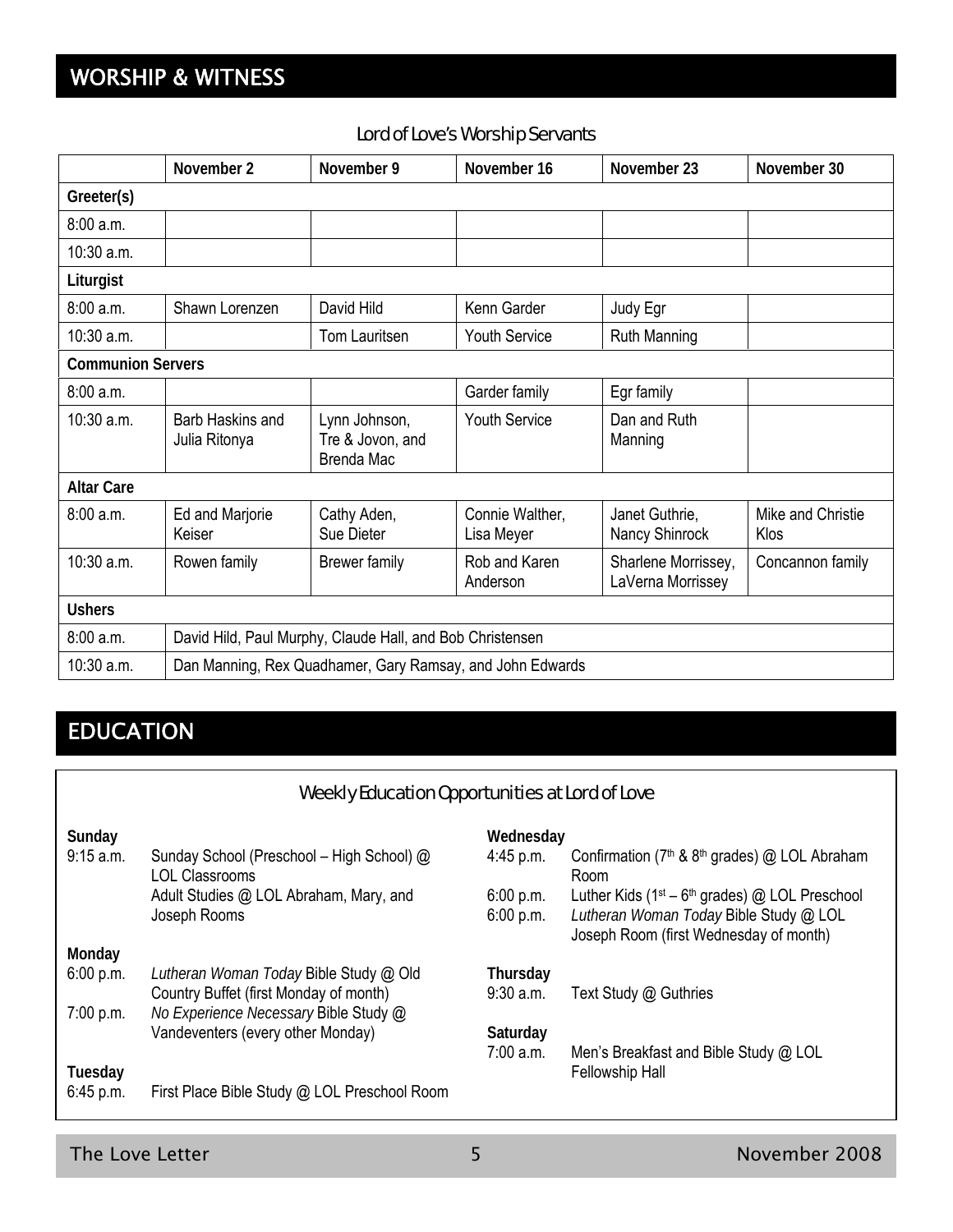#### In the Middle by Rebecca Lund

Dear Lord of Love Family,

The last time I wrote an article for *The Love Letter*, I spoke about beginnings and ends. Currently, I want to write about being in the middle! As I write, I find myself coming out of mid-term break; in the middle of paper writing, sermon preparations, and exams; and in the midst of my Middler (second) year of seminary at LSTC. It can be easy around this time of year to feel "stuck" in the middle, wondering when we will ever get out of the crazy bustle of commitments and projects. I think of Lord of Love often and pray for you as you are in the middle of transitioning from one pastor team to another. Yet, I remind myself that Christmas is just around the bend and with it not only the promise of a break from the stresses of life but also the promise of God in Christ Jesus coming to us to be IN OUR MIDST!

So, what does being in the middle look for me right now? I am taking a pretty heavy course load, and part of the challenge is loving every single class and wanting to spend time giving my best to all four classes. This can be a joy and somewhat of a problem, when there are only 24 hours in a day. This semester, I am taking Biblical Hebrew, Preaching, Systematic Theology I (where we talk about things like creation, the trinity, evil, the Holy Spirit, etc.), and the Book of Revelation, an "advanced exegesis" class where we look at one book of the Bible in detail. I am blessed to have phenomenal professors who care deeply about forming excellent pastors for the church and have a passion for teaching as well.

This year, I have an added joy and challenge of worshipping and serving in a Black Lutheran congregation on the south side of Chicago about 7 hours a week. Every Middler is assigned a "ministry in context" congregation where he or she serves, and we have a class once a month that helps us process our experience. I also meet with the pastor of my congregation weekly for guidance and supervision. My congregation, Bethany Evangelical Lutheran Church, has been a wonderful learning experience for me thus far. I am helping with adult Sunday school, and I have served as assisting minister in worship. I will be preaching there next month. Being at Bethany has taken me out of my comfort zone of worshipping with people just like me and has helped me see commonalities, as well. You can learn more about Bethany by going to their website at www.bethanychicago.org.

I know this summary of the last few months is short and insufficient, but I hope this somewhat answers some of your questions about what I am doing this year. Thank you for your continued prayers and support!

Peace, Rebecca

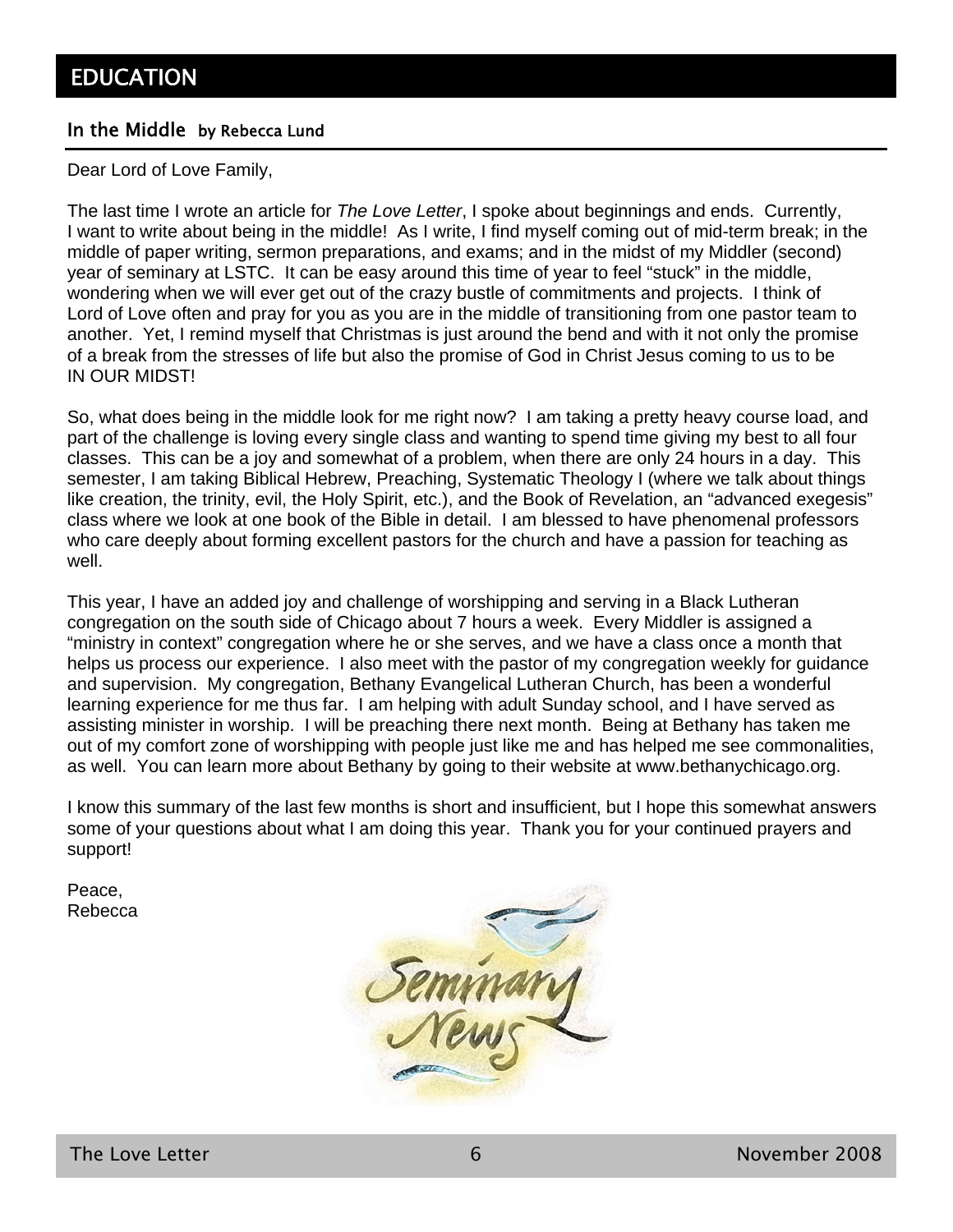#### Seminary Update by Paula Lawhead

Hello Lord of Love!

It has been a beautiful fall here in Minnesota, and right now, we are at the peak of colors for the turning leaves. I will admit that having the bright colors all around me has made me thankful for my 25-minute commute each day.  $\odot$ 

October has been a fun month for me. I officiated my first wedding the first weekend. My supervisor assisted in the service, and she signed the marriage license, of course. It was such a fun experience. One of the best parts? Having the best view in the church of the bride as she walked down the aisle! Ha ha!

I also had the opportunity to attend a theological conference for rostered clergy from the Twin Cities area. I was one of only two interns present (we were the only two bold enough to ask if we could attend even though we are not rostered yet). It was a great experience for me, and I learned a ton from the experienced pastors that I had the privilege to sit next to during our meals and discussion times. Most notably, I mentioned to one pastor that one of my challenges at the church was the 8th and 9th grade Sunday school class. Nothing but blank stares or rolled eyes for two weeks. She said, "As the new person in the group, why should they trust you?" The next week, I scrapped the lesson and opened the hour up as an interview game where they got to ask me anything they wanted. It started slow but ended up being really fun, and the questions went from 'what's your favorite color?' to 'why did you decide to become a pastor?' Since then, they have been more receptive to me and more willing to participate in the lessons. A good lesson for me about relationship that I'm sure I will remember in future ministry.

Personally, David and I are doing well. We have finally found a little 3-4 par golf course near our home with a minimal green fee. We have been trying to get out onto the golf course a little more often, and the weather has been so accommodating. We love walking the course and spending our time together this way. Also, my mom was up recently to visit, so we got out to see some of the local culture; namely, the *Church Basement Ladies*. What a fun show that brought up great memories of LoL when I was growing up!

Since you will be reading this in the November issue of *The Love Letter*, I will end with a little thought about Thanksgiving…

Psalm 118:28-29 You are my God, and I will give thanks to you; you are my God, I will praise you. O give thanks to the LORD, for he is good, for his steadfast love endures forever.



On Thanksgiving Day, when our nation pauses to give God thanks, I will add my gratitude to the chorus. Indeed, I thank God for all the blessings he has showered upon me: my family and friends, this church, my home and all my possessions, my health, and my calling to serve Him. I thank God for the men and women who envisioned a country such as this, and for those who have fought and given their lives for this vision. Yet, even more than the great blessings I see around me each day, I thank God for making himself known to me in Christ Jesus, through His Word and Sacraments. I am thankful that God has reached out for me, and all of us, and drawn us to Himself. As I pray, it is wonderful to be able to say with the psalmist, not only that 'You are God', but that 'You are *my* God.' Indeed, God is good; good beyond all reckoning. So, all praise be to You, gracious, loving, excellent God! Amen!

Peace, Paula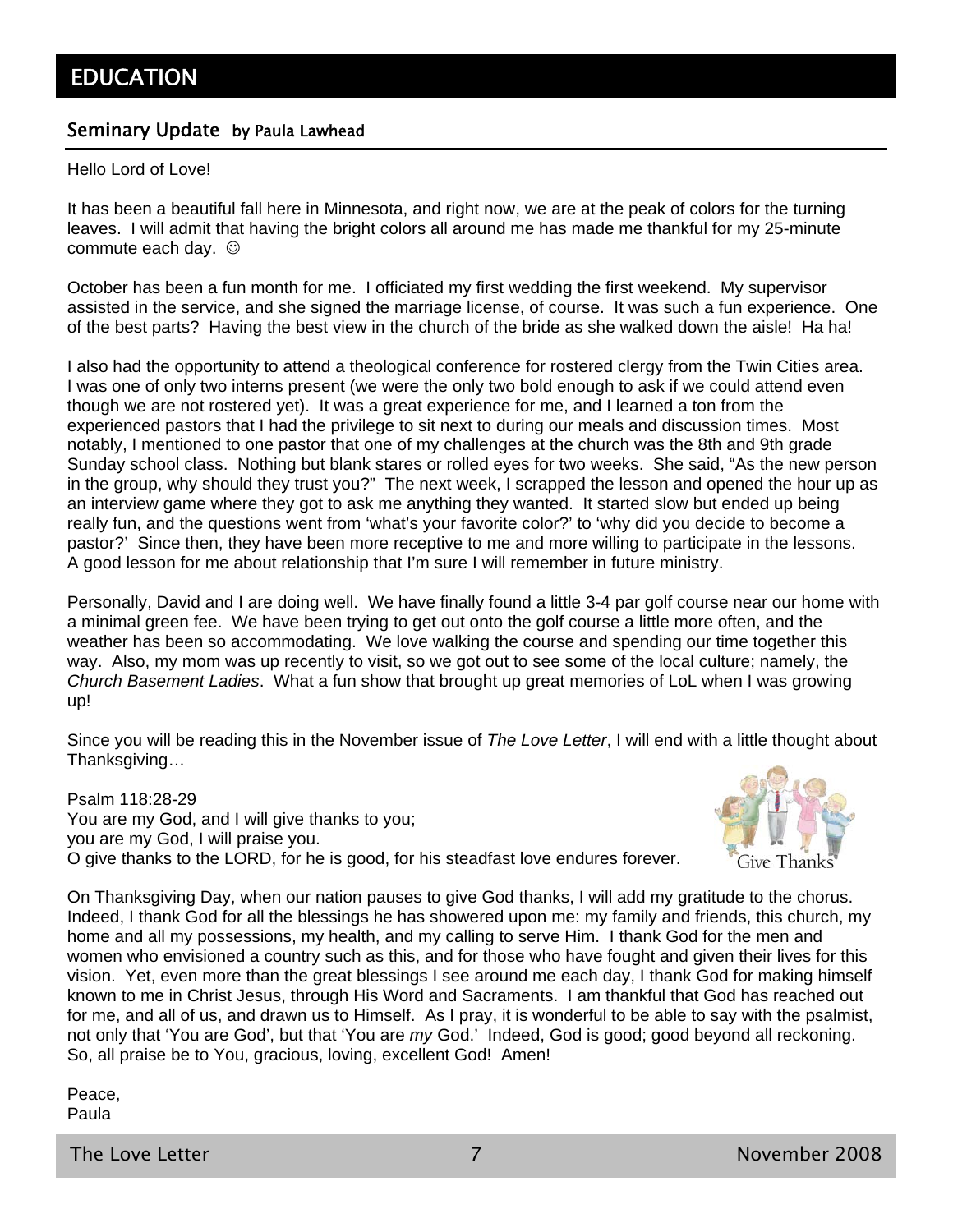#### Advent by Candlelight by Kelly Duffy

Each year during Advent, women at my mom's church light candles on tables they set for guests. The room seems to be transformed by the flicker of candlelight during this time set aside from the rush and the bright lights advertising great buys for Christmas. It is a time to slow down. It is a time to breathe deeply.

For several years, I would visit my parents during the weekend that this event was held. Because the event was on a Sunday evening in the winter, and I had to be at work in Omaha on Monday morning, I would stay to look at the beautiful tables and then drive home during daylight hours. Then I got the idea to take Monday off for driving back home and stayed for the program. I took the time to slow down and breathe deeply.

Taking the time meant a lot to my mom, too. She used her wonderful imagination and creativity to prepare a table for guests. I was honored to sit at her tables.

Last year, I decided I could set a table too. I used some items of my own, made some things, purchased other items, borrowed from my sisters, and used my mom's dishes. It was work, but mostly it was a fun chance to use my creativity in a different way. I surprised myself in the end and was happy to welcome guests at my table.

This year, we decided to light candles here at tables we will set to welcome guests. If you would like to set a table, please sign up on the sheet on the bulletin board in the narthex. More information about the tables is available there, too.



On December 7th at 5:00 p.m., come, sit down, slow down, and breathe deeply.

#### Wednesday Night Suppers in November

Wednesday night suppers are served in the Fellowship Hall from 5:30 to 6:30 p.m. each week for a free-will offering. Please join us for great food and fellowship! The menu for November is as follows:

November 5: Hot ham and cheese November 12: Baked potato bar November 19: Spaghetti November 26: No supper – Thanksgiving December 3: Breakfast meal



#### Fundraiser for Paula Lawhead

Tom & Beth Olson and Heather Christensen invite the congregation to a fundraiser lunch for Paula Lawhead on Sunday, November 23, immediately following the 10:30 a.m. worship service. Paula, who grew up at Lord of Love, is now in her third year at Luther Seminary in St. Paul, Minnesota.

The funds raised will be matched by Sheridan Lutheran Church and Hi-Mark/Yankee Hill Golf Courses in Lincoln, NE. All funds to will go towards seminary tuition. We hope you will support this important effort!

### Craft Day

Join us for Craft Day! This is a wonderful opportunity to work on handmade holiday gifts or other projects while enjoying the company of others. Join us for some fellowship and craft time on Saturday, November 22, from 9:30 a.m. to 1:30 p.m. in the fellowship hall!

Our next Craft Day will be December 6 from 9:00 a.m. to 1:00 p.m.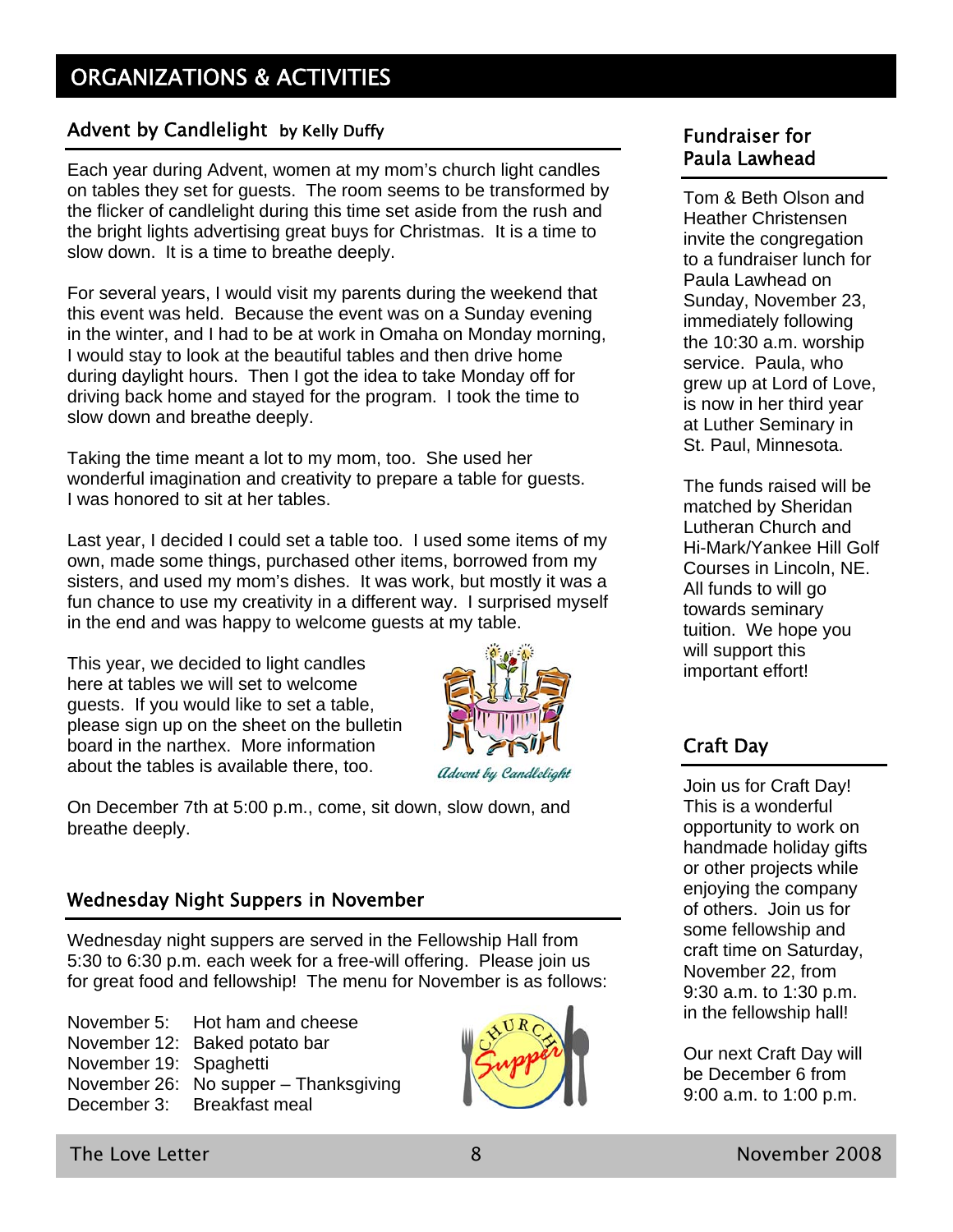# **MISSION & OUTREACH**

#### Lord of Love Missions Committee Update

Our emphasis for the rest of this program year is hunger. The Missions Committee recommended to the church council that we give our special offerings for Thanksgiving, Advent, and Christmas to Project Hope/Lutheran Pantry and the Omaha Food Bank. We also recommended that the remainder of our special missions' budget for 2008, 3 percent of our income, go to Project Hope/Lutheran Pantry and the Omaha Food Bank. The Church Council approved this recommendation at their meeting on October 21.

A goal is to make people more aware of the need for the hungry right here in Omaha and to get more of us involved in serving the hungry in as many ways as possible. The Missions Committee will soon have a display in the narthex. The display will feature information about both Lutheran Pantry at Project Hope and the Omaha Food Bank. Included are volunteer activities in which one can participate at each organization. There will be tear-off tabs for a person to take as a reminder of the area in which he or she may wish to become involved.

In 2008, Lord of Love's Women of Love have been emphasizing needs and encouraging us to bring certain supplies to meet those needs for Project Hope each month. There will be an even greater emphasis on bringing items for Project Hope/Lutheran Pantry. A wheelbarrow, "Gary's Barrel," will join the barrel near the Food Bank and Lutheran Pantry display. Please bring food staples and sundry items such as paper products and health items as often as you can. Let's fill Gary's Barrel each week!

#### Project Hope

November monthly needs – Trimmings for turkey dinner (stuffing, gravy mix, mashed potatoes, cranberry sauce, canned corn, sweet potatoes, etc.) Current urgent needs – canned fruit, canned meat, soup, bathroom tissue, bar soap, canned beans, macaroni & cheese, plastic & paper bags



In honor of national homeless and hunger month, Project Hope will have an open house celebrating their 25th year of service to the community. Hours are 1:00 to 3:00 p.m. on Sunday, November 2 at 4205 Boyd Street. Please come and take a tour of the facility, meet the staff, and have some treats.

#### Mission Grants from the Endowment Fund

Lord of Love's Endowment Fund was created to enhance the mission outreach of our church apart from the general operation of the congregation. Once the value of the fund exceeded \$50,000 several years ago, we were able to begin distributing a small percentage of the value of the fund to support global, national, and local missions. Although the stock market has been particularly tough this year and the available funds will be less than last year, there will be some grant money to distribute to individuals or organizations that are doing mission work. Our hope is to leverage the monies in this fund to the greatest extent possible so that the money will have an impact greater than the amount given. For example, our church has been paying for the secondary education of two students in Tanzania. Last year, we also provided grants to our two seminarians, Rebecca Lund and Paula Lawhead. We also supported the development of a library studies program in Vanuatu in conjunction with the John Roberts Memorial Fund and gave a grant to a college student from our congregation who worked at Camp Carol Joy Holling.

The Endowment Committee is taking applications for mission grants to be paid out in 2009. We are asking for your input! **Applications can be found at the Information Center in the narthex and will be accepted through November 30.** Please put completed applications in Beth and Tom Olson's mailbox. If you have questions, please contact Beth Olson for more information at 578-6730.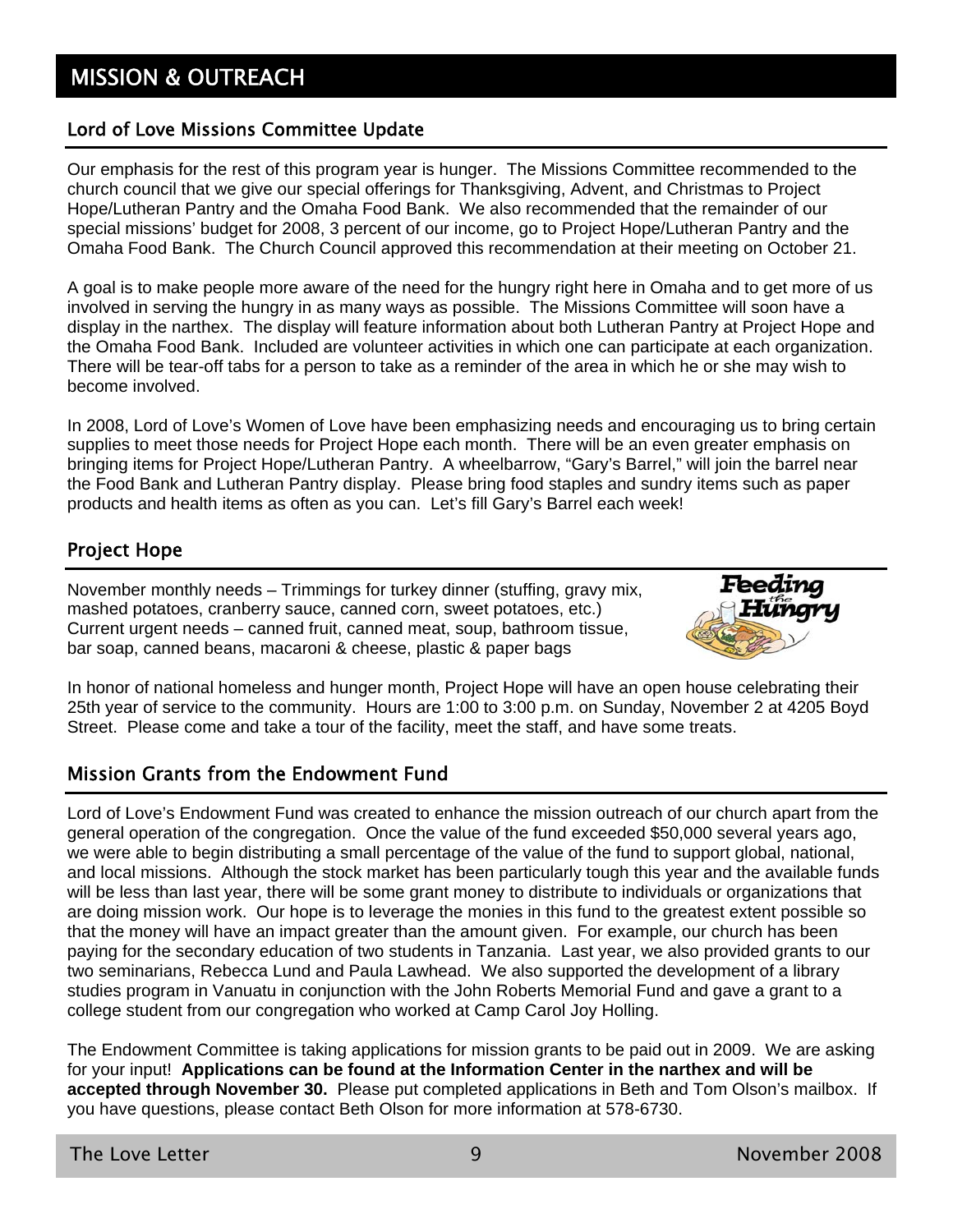#### October 2008 Council Report by Don Rowen, Council Vice-President

The October meeting of the Lord of Love council was held on Tuesday, October 21. The minutes of the meeting are summarized as follows:

- Pastors' Report Pastor Bob is currently looking to review how committees and ministry teams are organized under each council ministry. He is looking for ways to improve communication between the committees and ministry teams and the council.
- Treasurer's Report Giving is still larger than expenses although both are less than projected.
- **-** Highlights from Ministry Reports
	- Vision and Coordination See Motions, below.
	- Daily Life The November fellowship event will be the Pie Fest following Thanksgiving worship on Sunday, November 23.
	- Education The Sunday School Christmas program will be on Sunday, December 14 during the 10:30 a.m. worship service. The committee also discussed ideas for Vacation Bible School next summer.
	- Worship and Witness There are many upcoming worship events in November and December.
	- Resources No report was given.
- **Motions** 
	- The council moved some members to the inactive Responsibility List.
	- The council approved a recommendation from the Missions Committee that monies collected for the special offerings from Thanksgiving, Advent, and Christmas and the monies designated to the Mission Fund from congregational giving (3 percent of the total) be given to the Omaha Food Bank, Project Hope, and Lutheran Pantry.
	- The council approved that monies leftover in the breakfast and supper funds be given to the youth fund principally to help pay for cost of adult chaperones for the youth traveling to New Orleans for the youth gathering in 2009.
- Review of draft budget for 2009 The council made one change to the budget to increase the projected expense for Vacation Bible School.
- Other business/reports
	- Bridgebuilders Team The Bridgebuilders team met with Pastor Bob. Members are thinking about how to tackle some of the other issues previously identified in the initial report (issues about leadership, competing visions, turmoil from the past, and a disconnect between pastors and the congregation).
	- Opening and Closing Responsibilities The Vision and Coordination committee has prepared a list of tasks that need to be done to prepare for worship, such as turning on lights and unlocking doors, and who should be responsible for making sure they get done. Pastor Donna used to do many of these things, but with an interim or substitute pastor, we need to have members take on these duties. The ushers will be asked to do many of the tasks.
	- Renovation Committee Report The Renovation Committee has prepared a report; a shortened version listing some options for how the church can proceed will be given to the congregation at the November congregational meeting so they can start thinking about it.
	- Nominating Committee The Nominating Committee is still seeking individuals for Education and Worship and Witness.

#### 2008 Lord of Love Church Council

**President**  Doug Aden **Vice-President**  Don Rowen **Secretary**  Brian Walther **Treasurer**  Brian Lund **Worship and Witness**  Kathy Christiansen Karen Mullen **Education**  Brian Vandeventer Joyce Madsen **Daily Life**  Kim Gust Liz Smith

**Resources** 

Doug Roberts Brad VenHuizen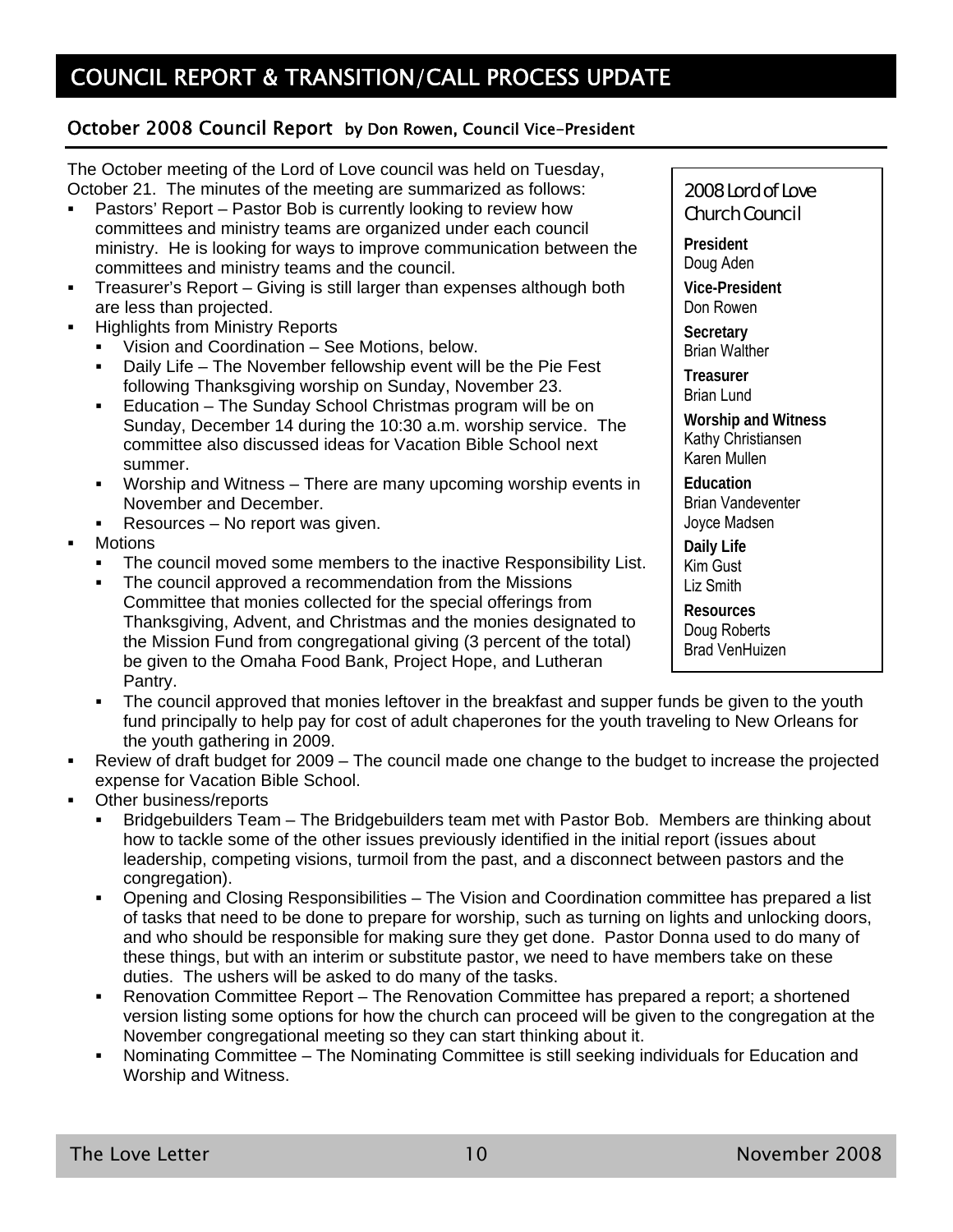#### Bits and Pieces by Doug Aden, Council President

Pastor Bob is now in his third month at Lord of Love, and the transition process is beginning. I know that he has met with many of you either individually or in a committee setting and discussed what is happening at Lord of Love. Based on these conversations, two actions are beginning to take place.

First, Pastor Bob and the Bridgebuilder team met and had an in-depth discussion about the function of Bridgebuilders and the results of the Bridgebuilders' actions and recommendations. Based on that meeting, the Bridgebuilders team is going to revisit the four issues that were identified in the initial report:

- **ISSUES Surrounding leadership**
- **ISSUES around competing visions**
- Turmoil of the past has not been dealt with appropriately
- A disconnect between pastors and congregation

The committee's assignment is to reflect about ways to deal with these issues. At the next meeting the committee will prepare suggestion for addressing these issues and send those suggestions to the council.

Second, the council is beginning to discuss the organization of the council and the various committees and organizations of Lord of Love. We will be exploring different ways to organize our church. Some of the goals of this process are to improve the functioning of the various committees, improve communication, encourage new ideas, and increase the spirit of congregational unity.

One of the end results of these two discussions will be helping to define the type of pastor we want to call. The council will keep you informed of the progress on both of these actions.

There were no changes made to the budget at the Budget Forum on October 12, but as a result of the forum, the Council did approve a recommendation regarding Vacation Bible School. The VBS committee is exploring the possibility of having Camp Carol Joy Holling conduct Bible School this year. Lord of Love did this several years ago, and the program was a success. As a result of the recommendation, the council approved a net addition of \$600 to the budget.

As of this writing, 65 pledge cards have been received with pledges in the amount of \$187,500. Two cards were received by individuals that give but do not pledge, which is ok. At the Congregational Meeting, we will have updated totals for our budget discussion.



The council has approved an expenditure of \$2,550 from Memorial Funds to purchase a shredder, a new television, a projector, a DVD player, and a replacement microphone and equipment for the sound system. The shredder was purchased and is in place. The microphones should be here by the Congregational Meeting. The rest of the equipment should be in place some time during November.



Here is the final tally for the garden; **260 pounds of produce** were harvested and taken to Lutheran Pantry.

The fall Congregational Meeting will be held on November 9 following the 10:30 a.m. worship service. The main items on the agenda are the election of church council members for 2009, the approval of the budget for 2009, a presentation of renovation possibilities, and a discussion of the transition process. Please plan to attend.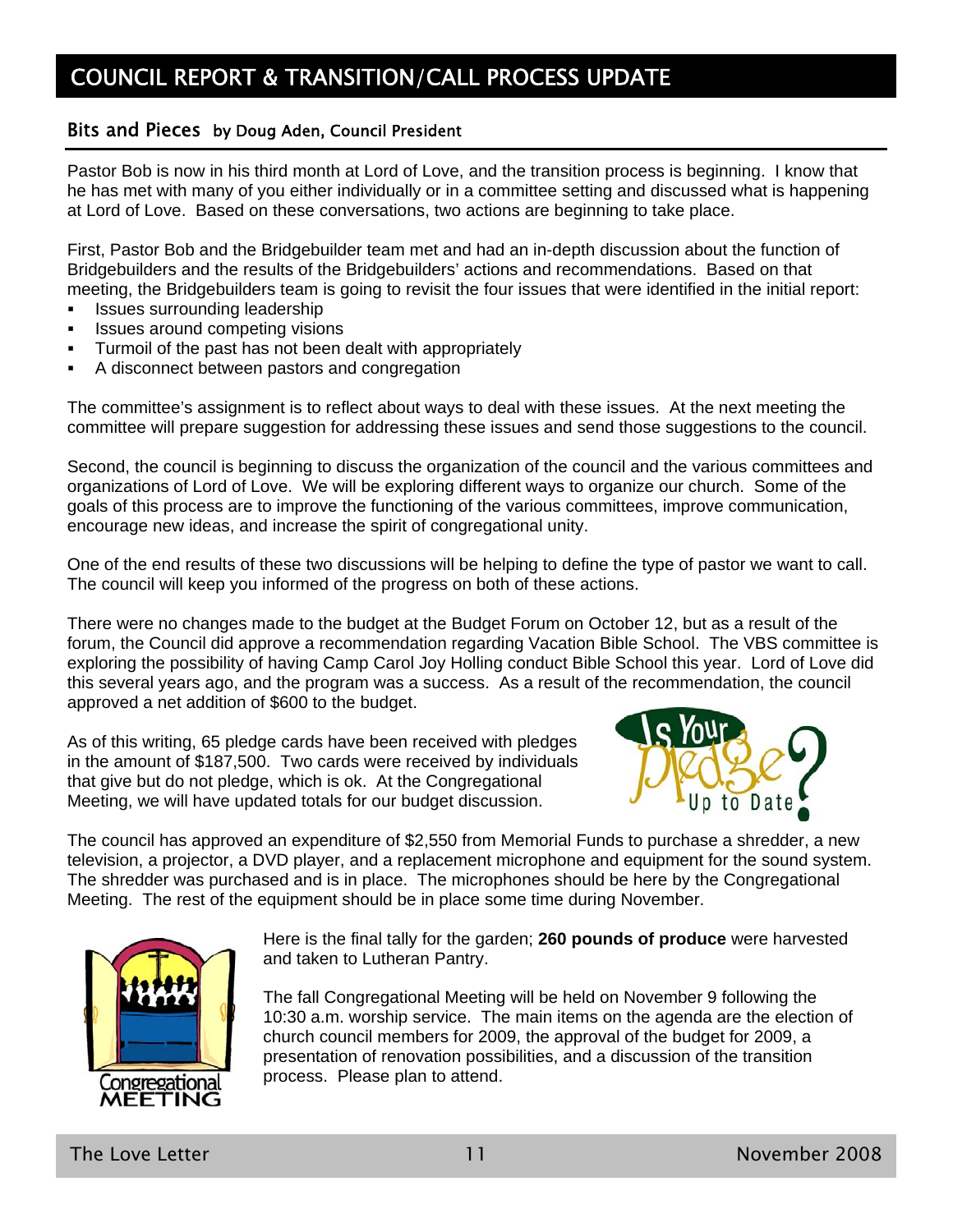## MEN'S NEWS CORNER

#### Men's Breakfast Invitational a Success

Thanks to all men who supported the Men's Ministry Breakfast Invitational held at Lord of Love. Men from Trinity and Rejoice Lutheran churches were present along with men from LOL. This was the first of several men's fellowship events that will be taking place involving men from our community.



#### December Men's Breakfast Invitational

Men of Lord of Love are invited to meet at Rejoice Lutheran for breakfast and fellowship on Saturday, December 20 at 7:30 a.m. This will take the place of the regular Men's Ministry meeting normally held at LOL on that Saturday. Car pooling from LOL at 7:00 a.m. will be available. Come and join in the fellowship!



#### Upcoming Churchwide Events

Do not forget the Fall Festival on Saturday, November 8, or the invitation to attend the congregational meeting on Sunday, November 9.



### Baptismal Box Build

There is a men's service opportunity on Saturday, November 15 starting at 8:30 a.m. at the home of Kenn and Sheri Garder for the Baptismal Box Build. All men are invited.

#### Calendar of Events\*

#### **November**

|    | $7:00$ a.m. |
|----|-------------|
| 8  | 7:00 a.m.   |
| 8  | $9:00$ a.m. |
| 9  | 11:30 a.m.  |
| 15 | 7:00 a.m.   |
| 15 | 8:30 a.m.   |
| 22 | $7:00$ a.m. |
| 29 | 7:00 a.m.   |
|    |             |

Men's Breakfast Ministry Men's Breakfast Ministry Harvest of Hope Fall Festival **Congregational Meeting** Men's Breakfast Ministry Baptismal Box Build @ Garders Men's Breakfast Ministry Men's Breakfast Ministry



# **Coming Up**<br>Dec. 20 7

7:30 a.m. Men's Bible Study and Pancakes @ Rejoice Lutheran

\*Remember, all men are invited to these events. Hopefully you are only a stranger here but once. Join us for good Christian service, fun, and fellowship!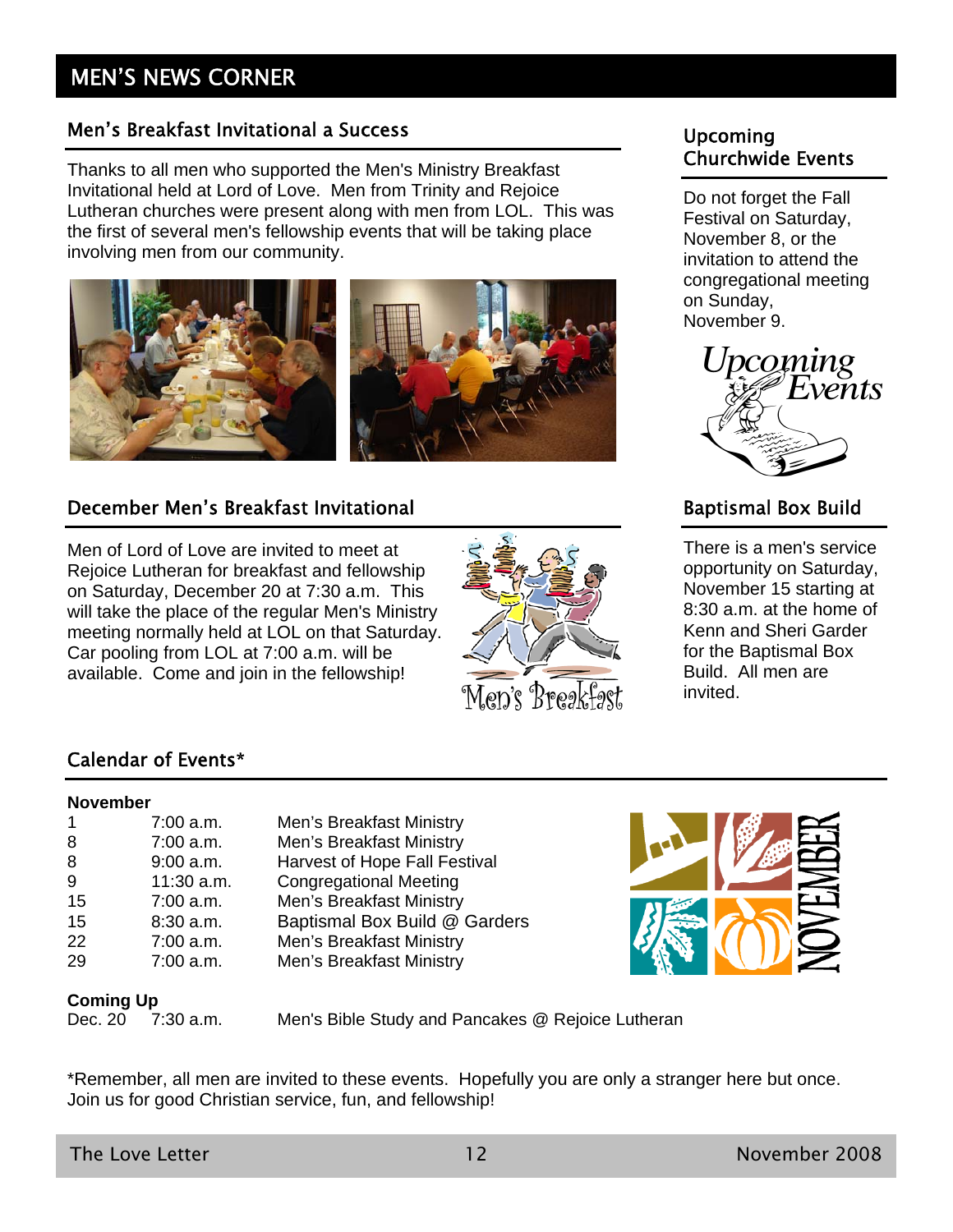#### Blessings from Ruth Manning, President, LOL Women of Love Women of Love

To my Sisters in Christ,

You are invited to be a part of the planning for LOL Women of Love. Starting with coffee and a snack in the Fellowship Hall at 9:00 a.m. on Saturday, November 15, we'll move on to listing some program ideas for the year and taking a look to see if those ideas are compatible with the Mission and Purpose Statements of the Women of the ELCA.

As we plan this year, we will begin to move into a different leadership style for LOL Women of Love. The Board model that we have used for the many years we've been at LOL just doesn't "fit" anymore. At the general meeting in September, the women approved the Board's recommendation that we begin moving towards the Team Model of leadership. A committee has been appointed to work out the details of that model and rewrite the bylaws. These will be presented at the general meeting in March or April and will have a final reading and a vote to accept or not accept at the September meeting.

At our September meeting, the group voted to set aside the current bylaws and have Ruth Manning and Jessie Bell serve a 4th term as president and treasurer. (Kelly Duffy still had 1 year left to serve as secretary.) We did not elect the mission secretaries of action, community, and growth, but instead elected a team. The team members are Fatima Abogunloko, Heather Christensen, Debra Gillespie, Sandy Hall, Beth Olson, Rose Roberts, Brenda Thom, and Randi VenHuizen.

As we make our plans for program, ministry, and mission for 2009, team members will be asked to prayerfully choose an area in which they feel called to serve and where they can best use their spiritual gifts and passions.

But we're all in this together—we have some ideas from the September meeting, and we're soliciting additional ideas from all of our women, confirmation age and above. If you can't attend the meeting on November 15, please leave your ideas, suggestions, and comments in the W/ELCA mailbox on the west wall of mailboxes or in my mailbox.

#### Lutheran Woman Today Bible Study

The final look at the Old Testament book of Ruth, Chapter 4, will be discussed at the November meetings of the women's *Lutheran Woman Today* Bible study groups. Choose from two groups—6:30 p.m. on Monday, November 3, at the Old Country Buffet at 145th and West Center Road, or 6:30 p.m. on Wednesday, November 5, in the Joseph Room at church—as we look at *Ruth: A Place in Community*.



# Team Leaders

The Women of Love Team Leaders' (former Board) meeting will be held in the Joseph Room at 6:00 p.m. on Wednesday, November 12. All women are invited to attend.

#### Funeral Lunches

Thanks to all who have supported me by providing food and helping serve funeral luncheons over the past several years. This has been a wonderful ministry that we're able to provide families of loved ones following a funeral or memorial service.

And thanks to Nancy Shinrock and Marilyn Thomsen who are now are co-coordinators of funeral luncheons. I know you'll continue to say "yes" when called on. However, don't wait to be called, but feel free to offer your services when you hear of a funeral at Lord of Love. Contact them at shinan@cox.net or npinthomsen@cox. net.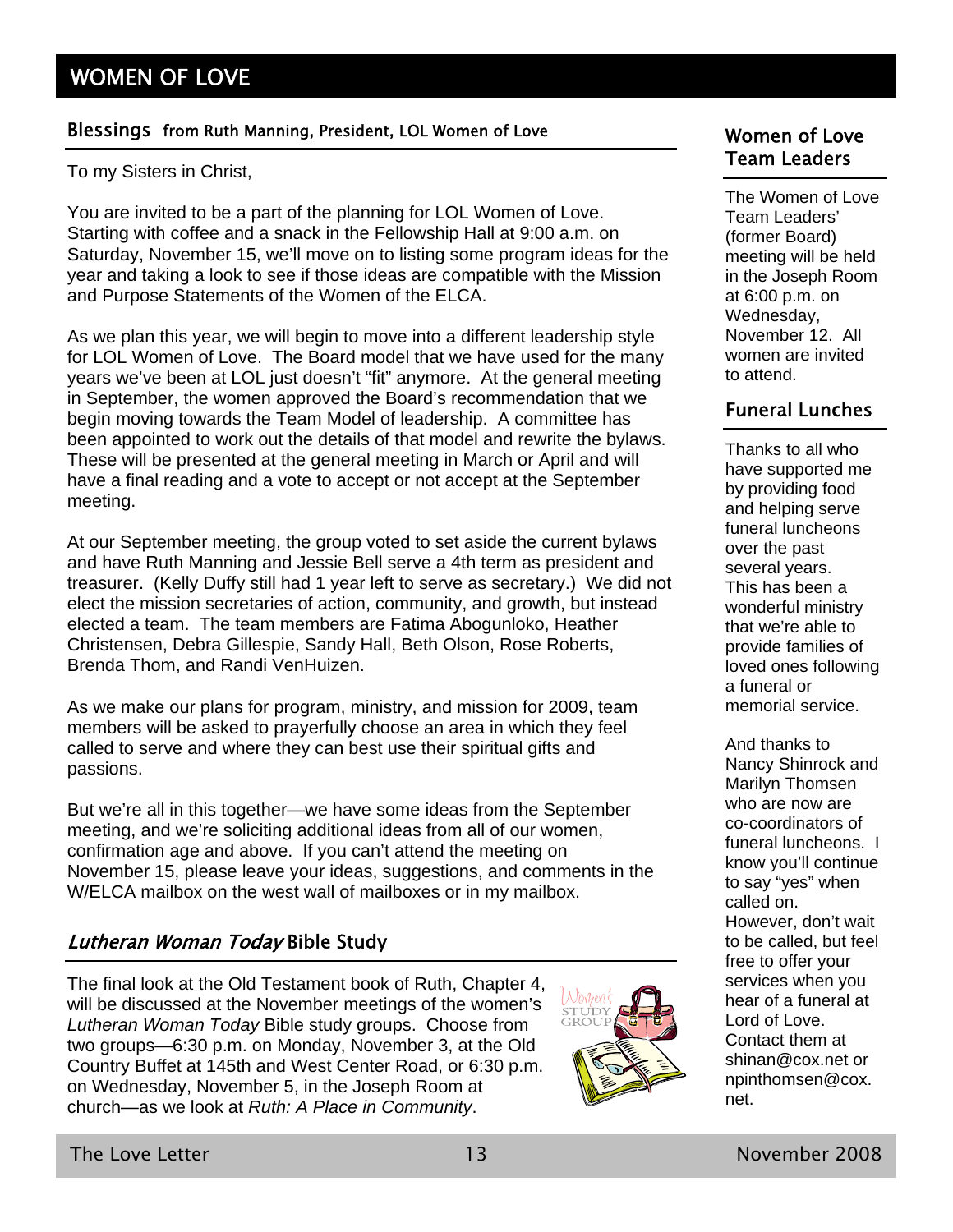## WOMEN OF LOVE

#### Thankoffering Service

Women are asked to bring special Thankofferings to either of the worship services on Sunday, November 23. For many years, we have participated in this special offering for Churchwide Women of the ELCA on the Sunday closest to Thanksgiving.

Several of our women have been using the thankoffering boxes that we provide yearly, but if you don't have one, place your offering in an envelope and mark it "Thankoffering." A special basket will be available at the altar for your offerings.



#### Thankofferings: Gratitude for Blessings Received by Linda Post Bushkofky and Emily Hanson

A Thankoffering is an offering given as an expression of thanks. Thankofferings did not originate with the women's organization. Among early Christians, when a bountiful harvest was completed or a son returned home safely from war, they would gather in worship to thank God for these great blessings and collect offerings for the particular blessing received. Our own tradition is not all that different. Early in the 1900s, small Thankoffering boxes were given to women, who placed them in a special location in their home to be a visible reminder of blessings received. Coins were added to those boxes almost daily as a particular blessing was noted. Then the women of the congregation would come together once a year to make a public collection of their Thankofferings.

So what is our current understanding of Thankofferings, and how are Thankoffering dollars used?

There are moments in each day when we should be thankful to God. It can be something as significant as a child's first step, recovery from illness, or landing a new job. It can be something as ordinary as seeing your child off to school complete with lunch and homework, making it home safely after rush hour on the expressway, or listening to birds while walking through your back yard. When any of these significant or ordinary moments happen, we can say thank you to God….

Thankofferings are sent directly to the Churchwide organization to support the ministry of the entire organization. The Churchwide annual budget, supported by your Thankofferings and regular offerings, enables the Churchwide expression of Women of the ELCA to do many things in support of you and your ministry.

Our new Women of the ELCA video, *Created in the Image of God: A Community of Women*, was funded by the annual budget. The budget supports international efforts, including the annual training seminar for new global education advocates. The extensive website of the organization (www.womenoftheelca.org) is funded through the budget. Many support networks that nourish and sustain Synodical leaders are made possible by the budget. Anti-racism and cross-cultural programming are sustained by the annual budget. Cooperative efforts with other units of the ELCA and ecumenical partners are made possible by the budget.

The regular meetings of the Churchwide executive board, the attendance of board members at Synodical conventions, annual training for Synodical treasurers and the annual conference of Synodical presidents are all funded through the annual budget. Our 2008 triennial convention was funded entirely by the Churchwide budget. Insurance premiums, office equipment and expenses, and the cost of the annual audit are among the operational costs that are part of the budget. And of course, none of these things would happen without staff, and so the annual budget covers the salary and benefits of staff members. As you gather Thankofferings this year, know that the Churchwide expression of women of the ELCA is deeply grateful for your offerings and constantly mindful of being good stewards of your gifts. As together we live out our purpose and mission, we are all strengthened and supported by our partnership with one another, and we are all strengthened and supported by Churchwide staff....

Reprinted with permission from Interchange, the Churchwide Newsletter of Women of the ELCA. Copyright 2008 Women of the Evangelical Lutheran Church of America.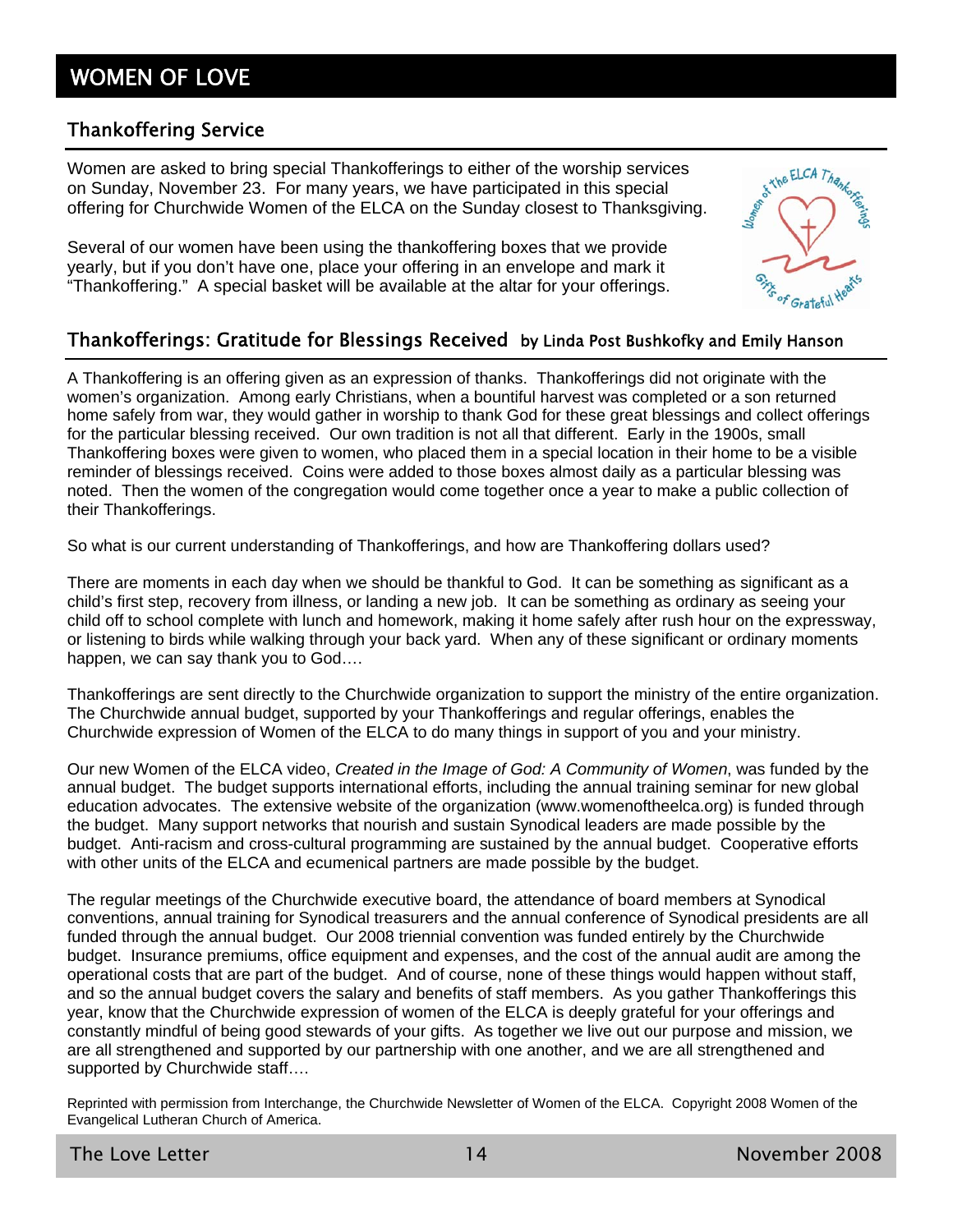#### Fall Festival Update

We've got a good start on selling tickets for our Fall Festival dinner on Saturday, November 8. Sunday, November 2, is the last day for ticket sales as we need to give our caterer a "count" on Monday. You will need your ticket at the dinner to register for door prizes, and we also ask that you bring a non-perishable food item for Project Hope.

Thanks to Leigh Trumble, executive director for Project Hope, for a great presentation at worship services and Sunday School on October 19. I think we all have a better idea of the scope of that ministry and that it takes all of us to help.

Call, invite, and bring your friends and family to the craft fair/bake sale portion of our Fall Festival (9:00 a.m. to 3:00 p.m. on November 8). Bring some goodies for the bake sale. Each little bit that we do will combine to make a wonderful offering for Project Hope. Thrivent will be providing some matching funds as well.

#### Coffee and Lunch Fellowship

The Lord's Laughing Ladies have a new name! We've been dubbed "Christ's Chuckling Chicks" by the husband of one of our coffee drinkers! Whether you want to join LLL or CCC, all women are invited for laughter and fellowship on November 14 and 28 at 8:00 a.m. at Crane Coffee at 77th and Cass. November 28 is the day after Thanksgiving, so those of you with the day off have a special invitation to join us!

Because of the holidays, Lord of Love Ladies Lunch moves to the 3rd Thursday (rather than 4th Thursday) in November and December. All ladies are invited to lunch at 11:45 a.m. on Thursday, November 20, at Famous Dave's at 72nd and Ames (November is a great month for barbecue). Amy Kragnes will be hosting us at her home on Thursday, December 18, at our 3rd annual soup luncheon. Mark your calendars!



#### Calendar of Events

#### **November**

| 3   | 6:30 p.m.    | LWT Bible Study, Old Country Buffet 145th and Center   |
|-----|--------------|--------------------------------------------------------|
| 4   | $9:00$ a.m.  | Quilters, Fellowship Hall                              |
| 5   | 6:30 p.m.    | LWT Bible Study, Joseph Room                           |
| 8   | $9:00$ a.m.  | Harvest of Hope Fall Festival Craft Fair and Bake Sale |
| 8   | 5:30 p.m.    | Harvest of Hope Fall Festival Dinner                   |
| 12  | 6:00 p.m.    | Women of Love Team Meeting, Joseph Room                |
| 14  | 8:00 a.m.    | Lord's Laughing Ladies, Crane Coffee, 78th and Cass    |
| 15  | $9:00$ a.m.  | Program Planning for 2009                              |
| 18  | $9:00$ a.m.  | Quilters, Fellowship Hall                              |
| -20 | $11:45$ a.m. | LOL Ladies Lunch, Famous Dave's, 72nd and Ames         |
| 23  | 8 & 10:30    | <b>Thankoffering Service</b>                           |
| 28  | $8:00$ a.m.  | Lord's Laughing Ladies, Crane Coffee, 78th and Cass    |
|     |              |                                                        |

#### **Coming Up**

December 7 Advent by Candlelight

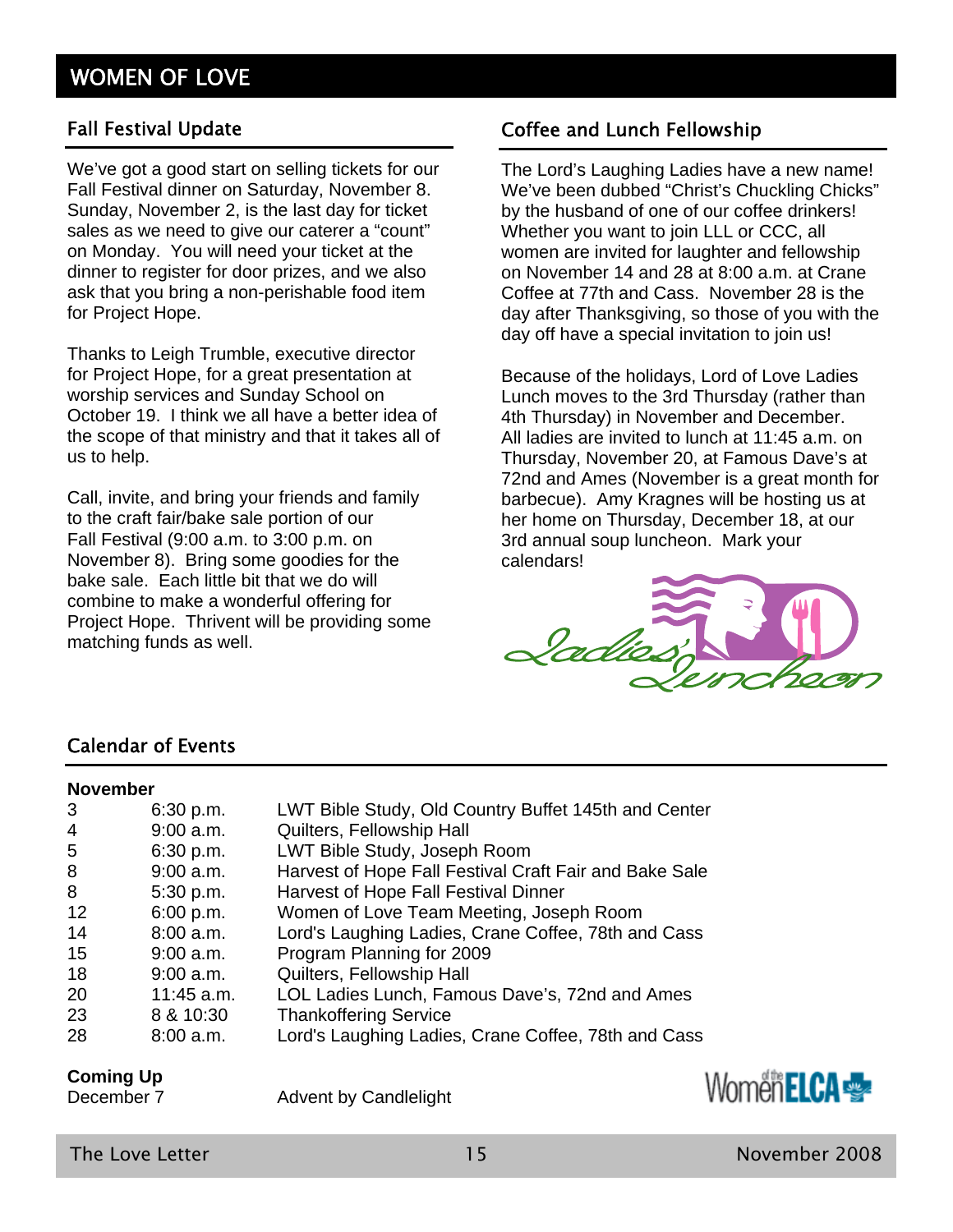### Youth Fast Pledges

Did you pledge money to the Youth Fast? If you were so generous that you can't even remember how many kids you signed for, don't worry—you'll get a "bill" for your total donation soon, if you haven't received it already. You can give cash or a check (made out to Lord of Love, with "Youth Group" in the memo line) to Josh Combes or you can drop it in the offering plate any time. Thank you for your support. News reports lately have shown that the local need for food assistance is increasing, so instead of donating to Lutheran World Relief, funds will be given to Siena-Francis House. The rest of the funds raised will go the Youth Group fund for the New Orleans trip next summer.





As part of the Fall Festival silent auction on November 8, you will be able to bid on the services of several Youth Group members. See the silent auction sheets for an up-to-date list, but here's a sample of some of the jobs that the youth are willing and able to do: babysitting, raking leaves, shoveling snow, pet sitting, house sitting, cooking, baking, cleaning house, shredding papers, Christmas decorating or undecorating, moving, outdoor work, and entertaining. Youth Group members will be helping in various ways on the day of Fall Festival, including serving the dinner.

### 2009 ELCA Youth Gathering

The kids are now registered for their trip to New Orleans. *Jesus Justice Jazz*, the 2009 ELCA Youth Gathering, held from July 22-26, 2009, will be a chance for youth and their chaperones to be immersed in worship, music, Bible study, service, learning, play, prayer, and new friendships. Check out the website for more information on the gathering: http://www.elca.org/youth/gathering.html.

*Who's going to New Orleans next summer?* 

Youth Chaperones Laura Armitage Josh Combes Casey Florea Jeri Morgan Lauren Florea Jim Morgan Matt Garder Sara Gehringer Alex Harris Kevin Krause Kim Lueders Kira Luxon Nadine Rowen Sarah Vandeventer

Jason Combes Carissa Christenson

#### Calendar of Youth Events

#### **November**

- 8 Fall Festival dinner and youth auction
- 16 Worship services planned by Youth Group

#### **Coming Up**

July 22-26, 2009 ELCA Youth Gathering in New Orleans

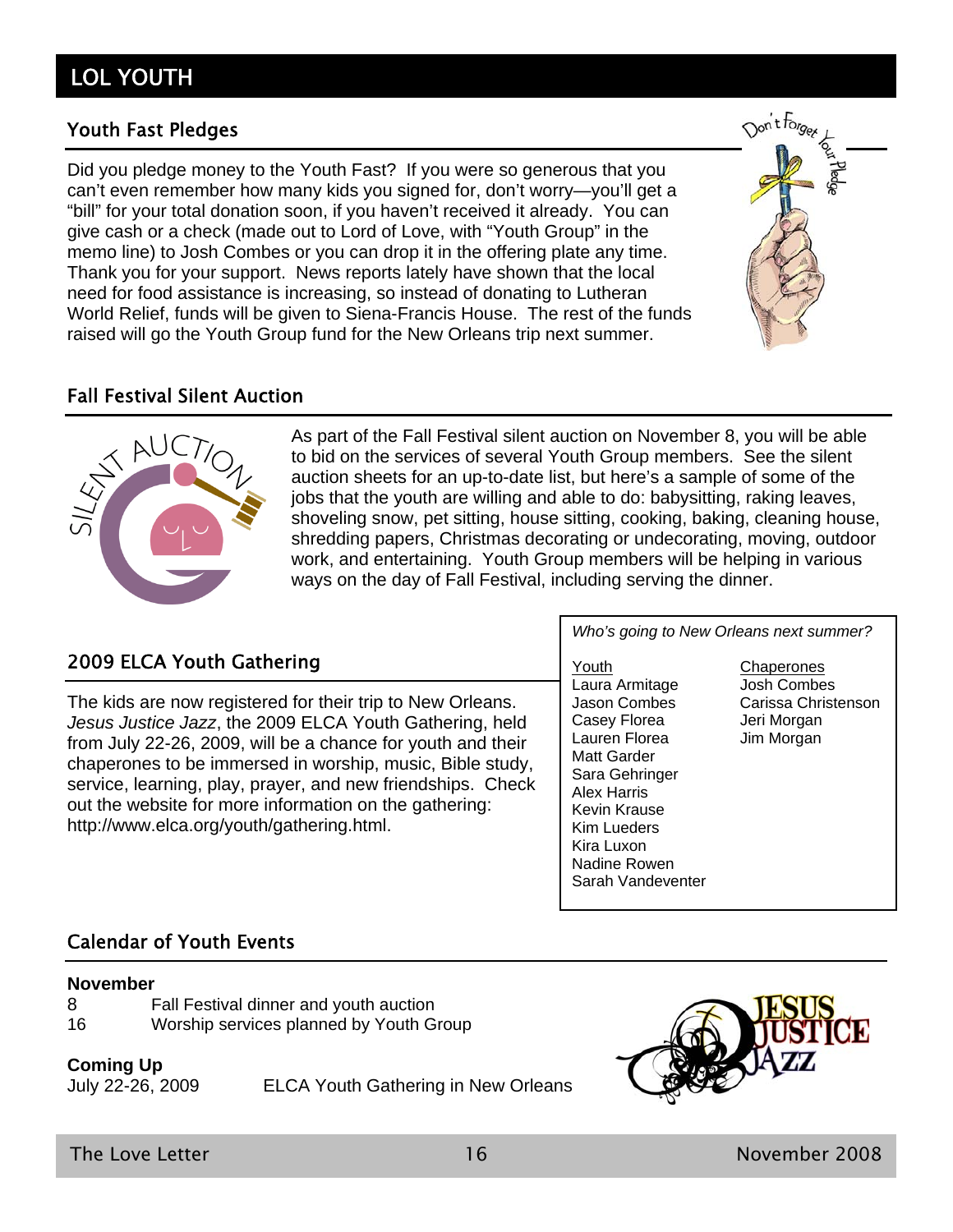Thank you, God, for giving us everything we need...and more!



© copyright Virginia Sigle / biblekidsfunzone.com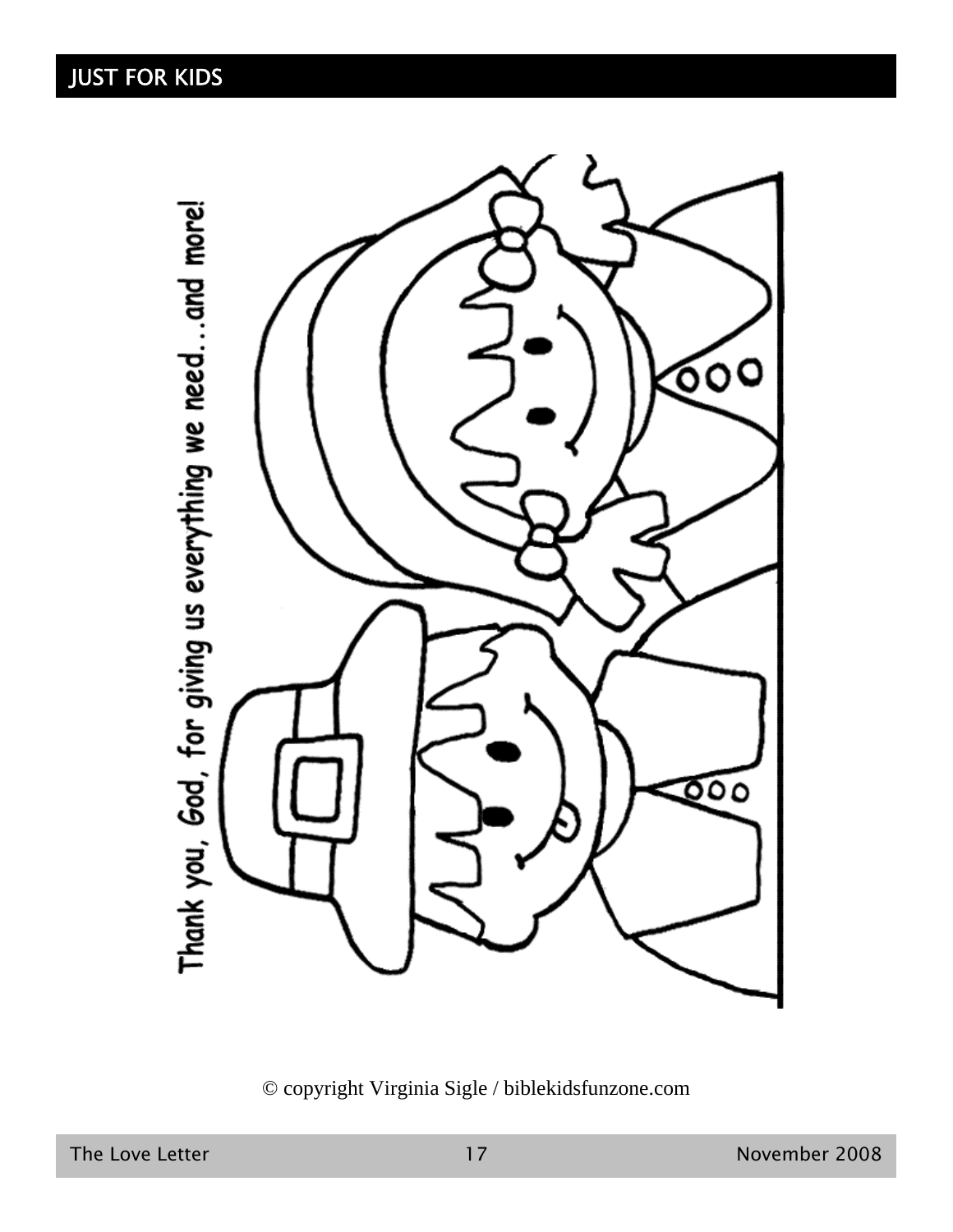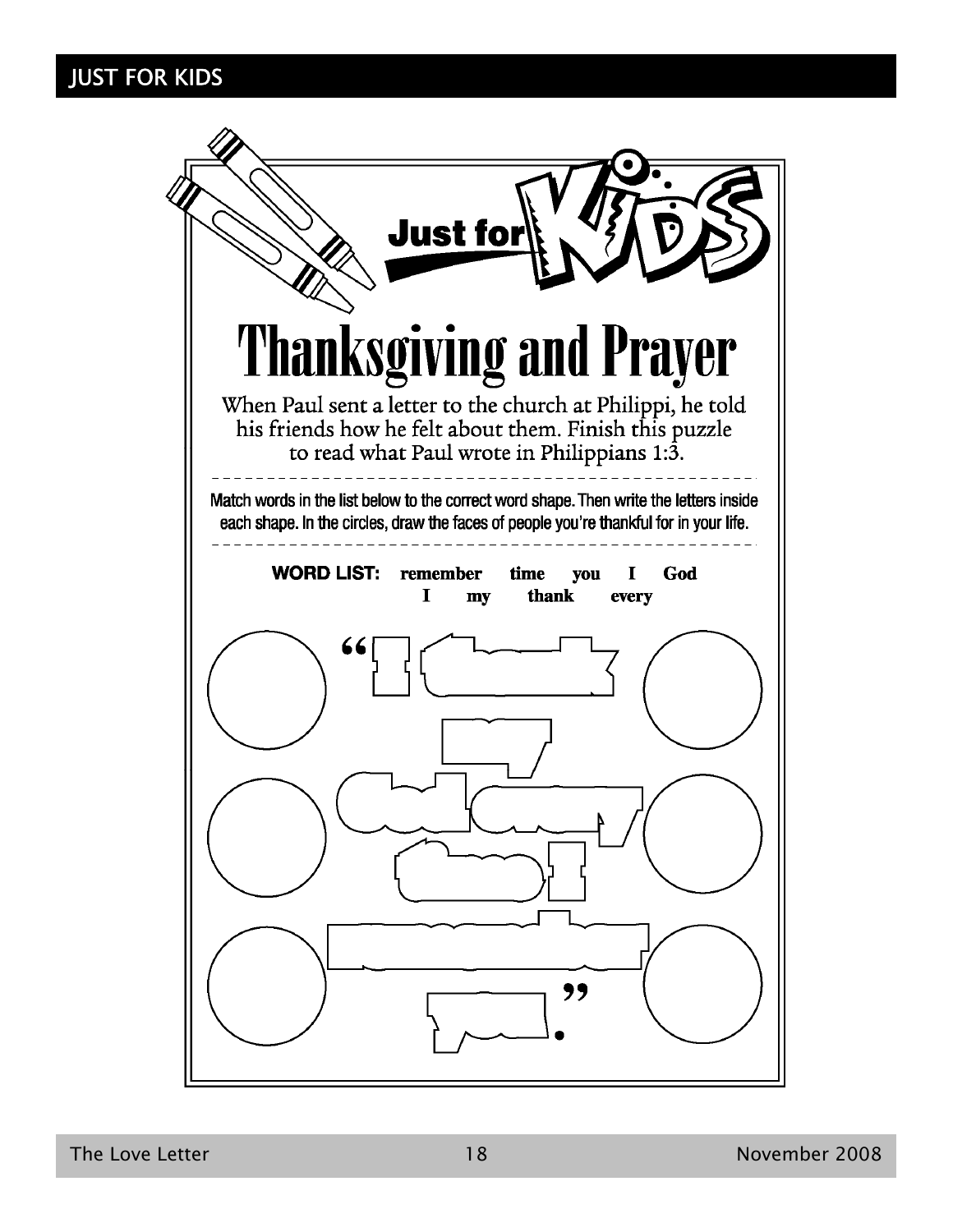#### In Our Prayers

Chris Baker (brother-in-law of Ron Thom) Dick Bell Ryan Bolen (nephew of Sandy Hall) Leah Crosbie (friend of Juanita Jarmin) Jan Davis (aunt of Paula Foster) Beth Feldhaus (sister-in-law of Judy Egr) Pearl Garnaas Norma Gunter Matthew Hayek (nephew of Sandy Hall) Rachael Hueftle (student of Linda Christensen) Cathy Johnson (friend of Marilyn Thomsen) Gene Jordan (uncle of Paula Foster) Bob Kasworm and his ministry in Tanzania Hannah Knudson (neighbor of the VenHuizens) Mike Koesters (friend of David Boarts) Paula Lawhead (at seminary) Carl Lueders (uncle of Dave Lueders) Irene Lund (aunt of Brian Lund) Rebecca Lund (at seminary) Pastor Elisante Maimu Chris Miller (nephew of Judy Egr) Pastor Elibariki Mtui and all the saints of TPC Lutheran Parish, Tanzania

Harry Naasz Tom Parker (friend of the Lueders) Dianna Poledna (sister of Jan Miller) Joe Policky (grandfather of Tamra Johnston) Reisinger family Berniece Reitan Joey Thompson (friend of the Murphys) Zeffin Thurow (cousin of Deb Lund) Phyllis Turansky Brody Vermilyea (grandson of Brian and Nancy Shinrock) Harlan Walther (father of Brian Walther) Kevin Wapelhorst (brother of Brenda Mac) Agnes Wilson Bernie Wolff (friend of Marilyn Thomsen) Rob Zalk (cousin of Mary Lou Gustafson) Men's servant ministry Stephen Ministers and their care receivers Those deployed around the world

Those seeking employment

Those who mourn

If you would like to add a name to the In Our Prayers section of *The Love Letter*, please contact the office at 402.493.2946, send an email to marylou@lord-of-love.org, or fill out a prayer request note available in the narthex and place it in the basket. **Please help keep this list current by informing us when a name can be removed.** Thanks!

#### Love Notes

Thank you. Your many kind expressions of sympathy—cards, caring words, prayer shawl, etc.—all have been very much appreciated during this time of grieving the death of my Mother. Your loving concern helps to ease the sadness at the loss of my Mother. God's love expressed through you comforts me.

Sincerely, Barb Haskins